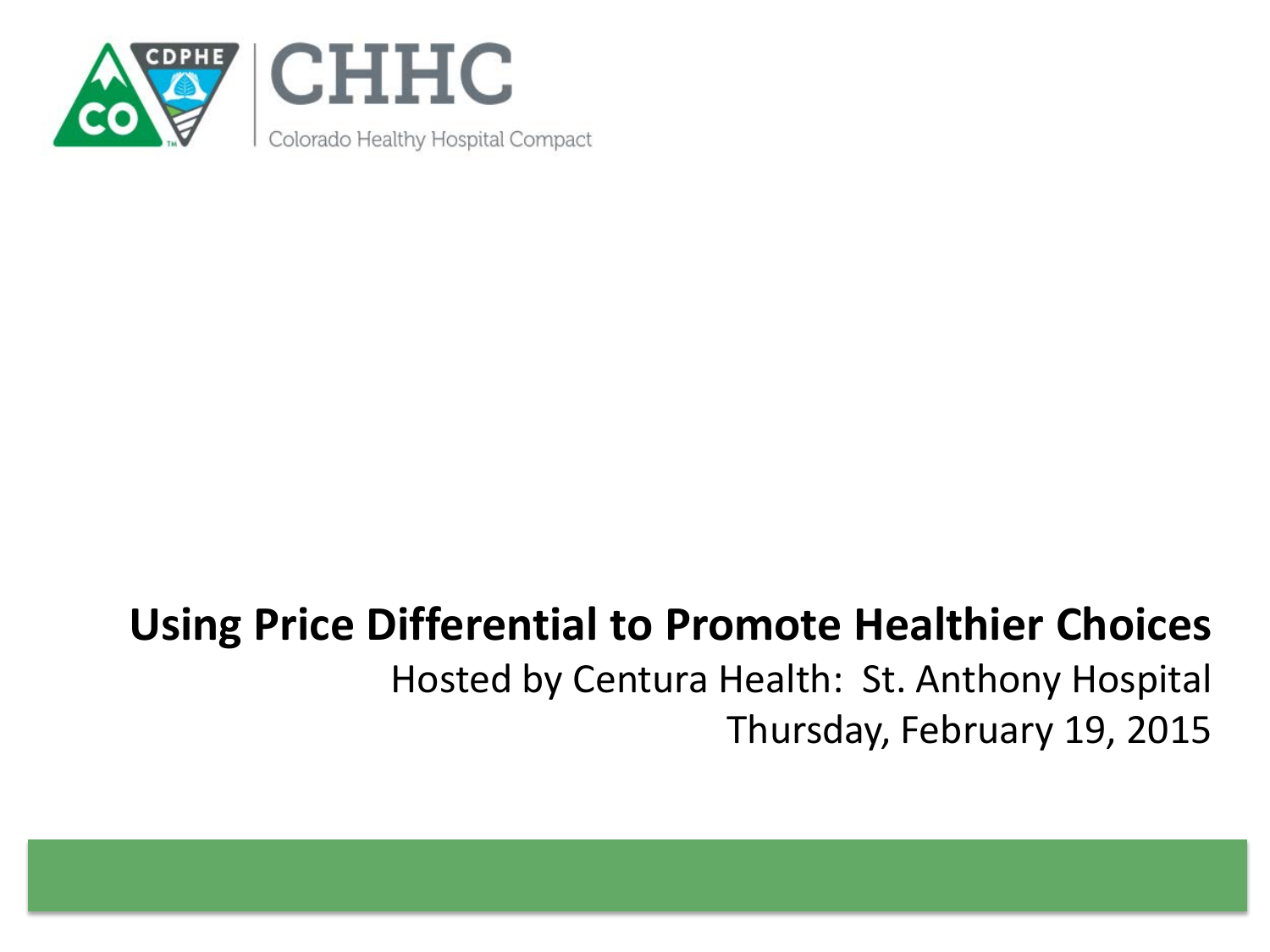

### **AGENDA**

- 9:30-9:40 am Welcome
	-
- 9:40-9:50 am What is the Colorado Health Hospital Compact ?
- 
- 
- 10:20-10:30 Questions
- 9:50-10:05 am Price Differential at St. Anthony Hospital
	- 10:05-10:20 Price Differential Information and Results LiveWell Colorado and Penrose Hospital
		-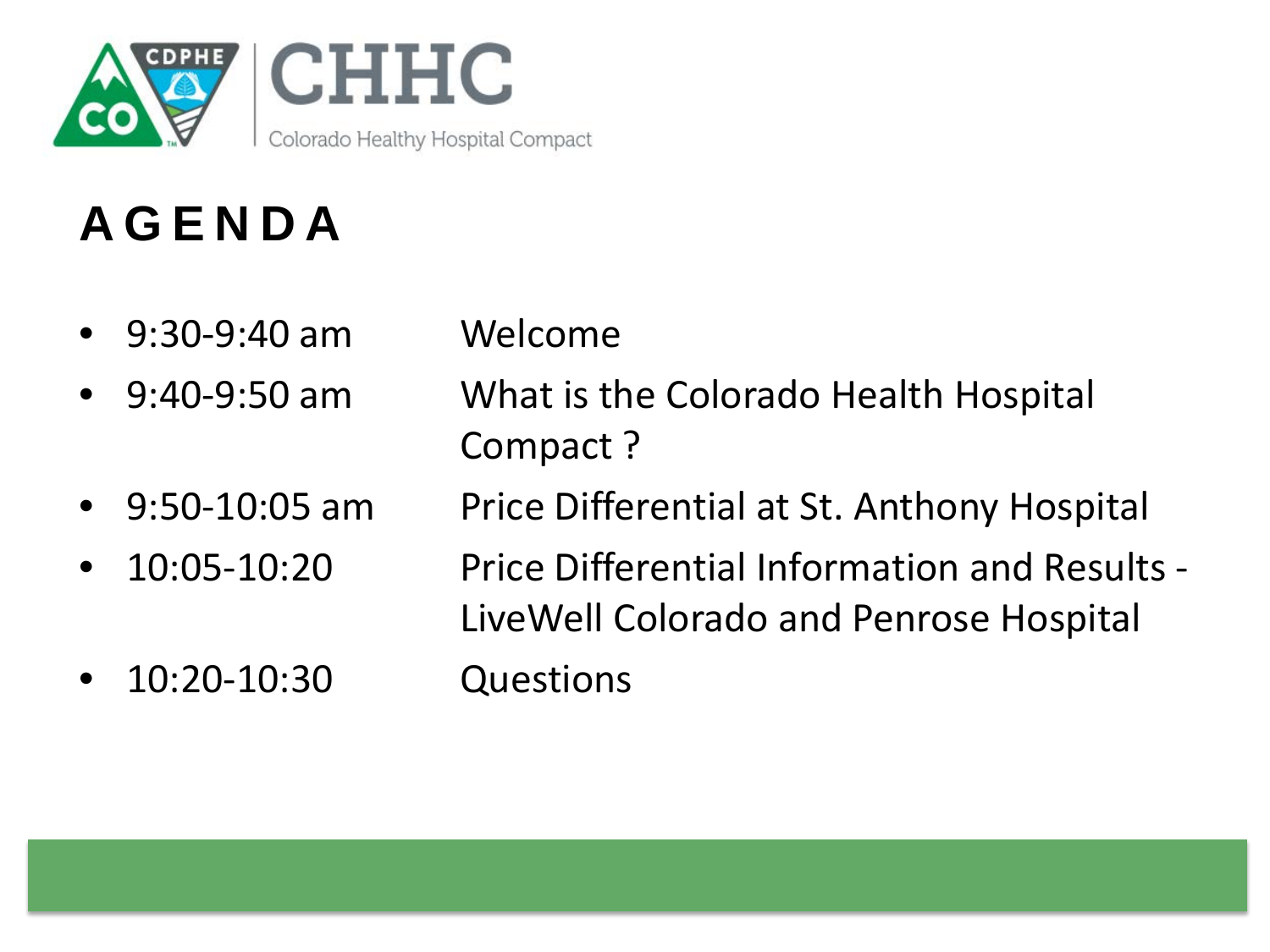# Welcome



Jeff Brickman, FACHE, CEO of St. Anthony Hospital and president of Centura Health's Mountains North Denver Operating Group

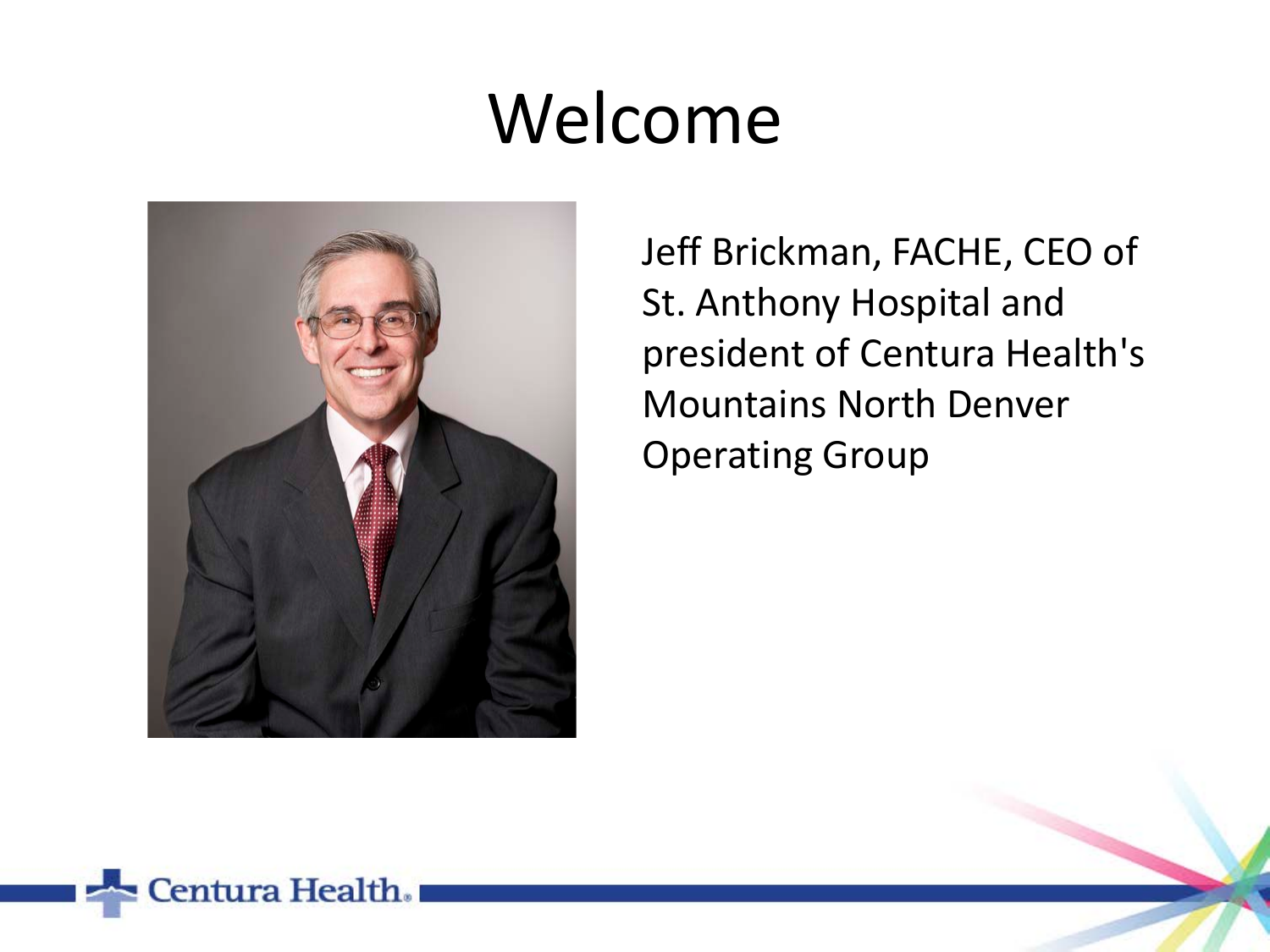

### **The Colorado Healthy Hospital Compact**

The Colorado Healthy Hospital Compact (CHHC) is an agreement by hospitals that share a mission to protect and promote the health of hospital patients and their families, visitors and staff. Compact Partner Hospitals adopt measures designed to improve the quality of their nutrition environments.

Hospitals who join the the Compact commit to implementing at least one and up to four programs to achieve bronze, silver, gold or platinum status. The four programs are:

- Healthier Food Program meet Compact nutrition guidelines
- Healthier Beverage Program reduce sugar-sweetened beverages
- Marketing Program promote and incentivizes the purchase of healthier foods and beverages
- Breast Feeding Policy and Support Program implement healthy breastfeeding policies and practices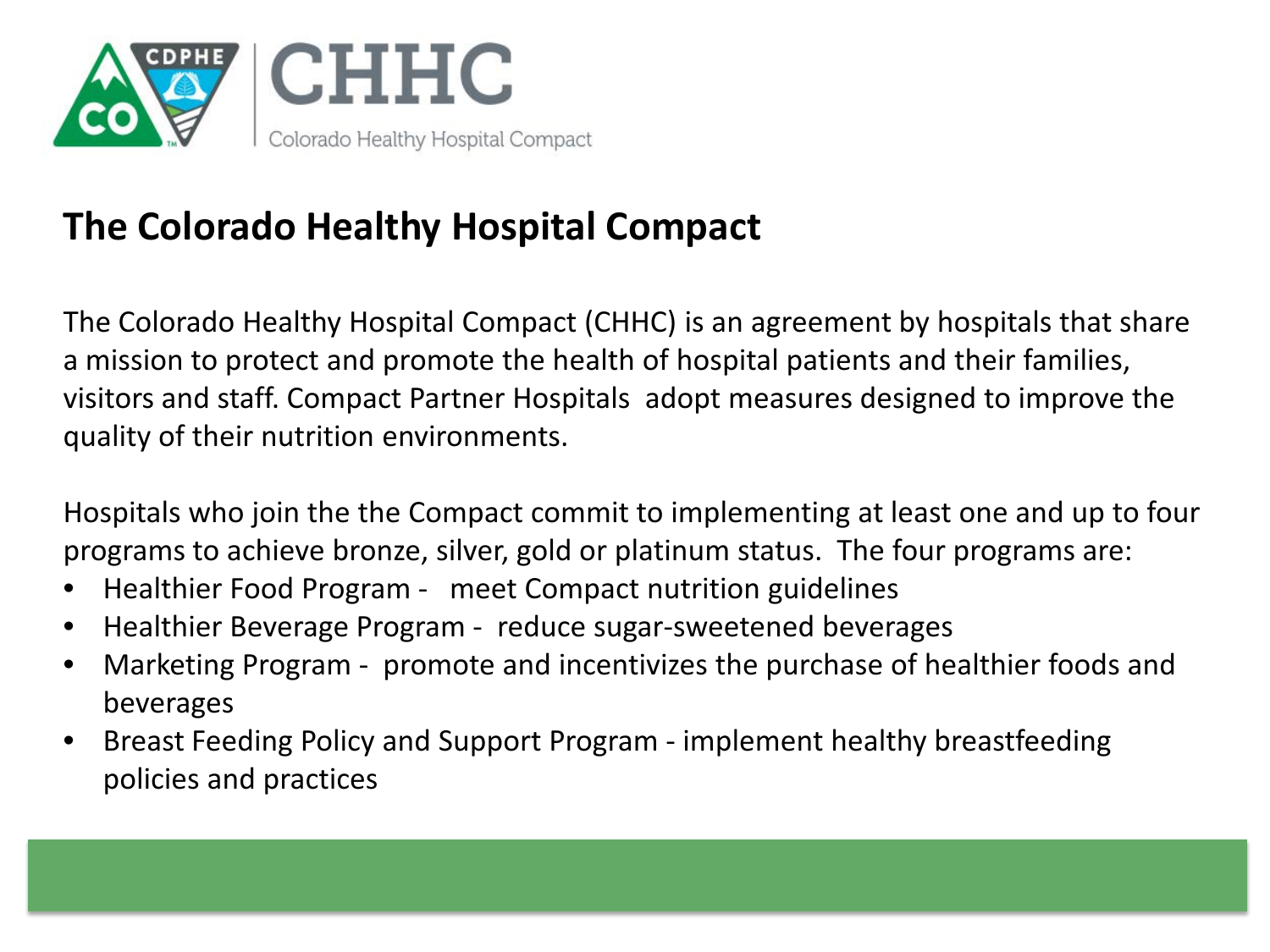

### **Partner Hospitals with recognition level:**

#### **Centura Health**

- Avista Adventist Hospital- Silver
- Littleton Adventist Hospital- Silver
- St. Anthony Hospital- Bronze
- St. Anthony Summit Medical Center- Silver

**Children's Hospital Colorado -** Gold **Denver Health Medical Center-** Bronze **Lutheran Medical Center-** Gold

#### **Partners:**

**Centura - St. Anthony North Hospital Longmont United Hospital Medical Center of Aurora Sky Ridge Medical Center University of Colorado Hospital Yampa Valley Medical Center**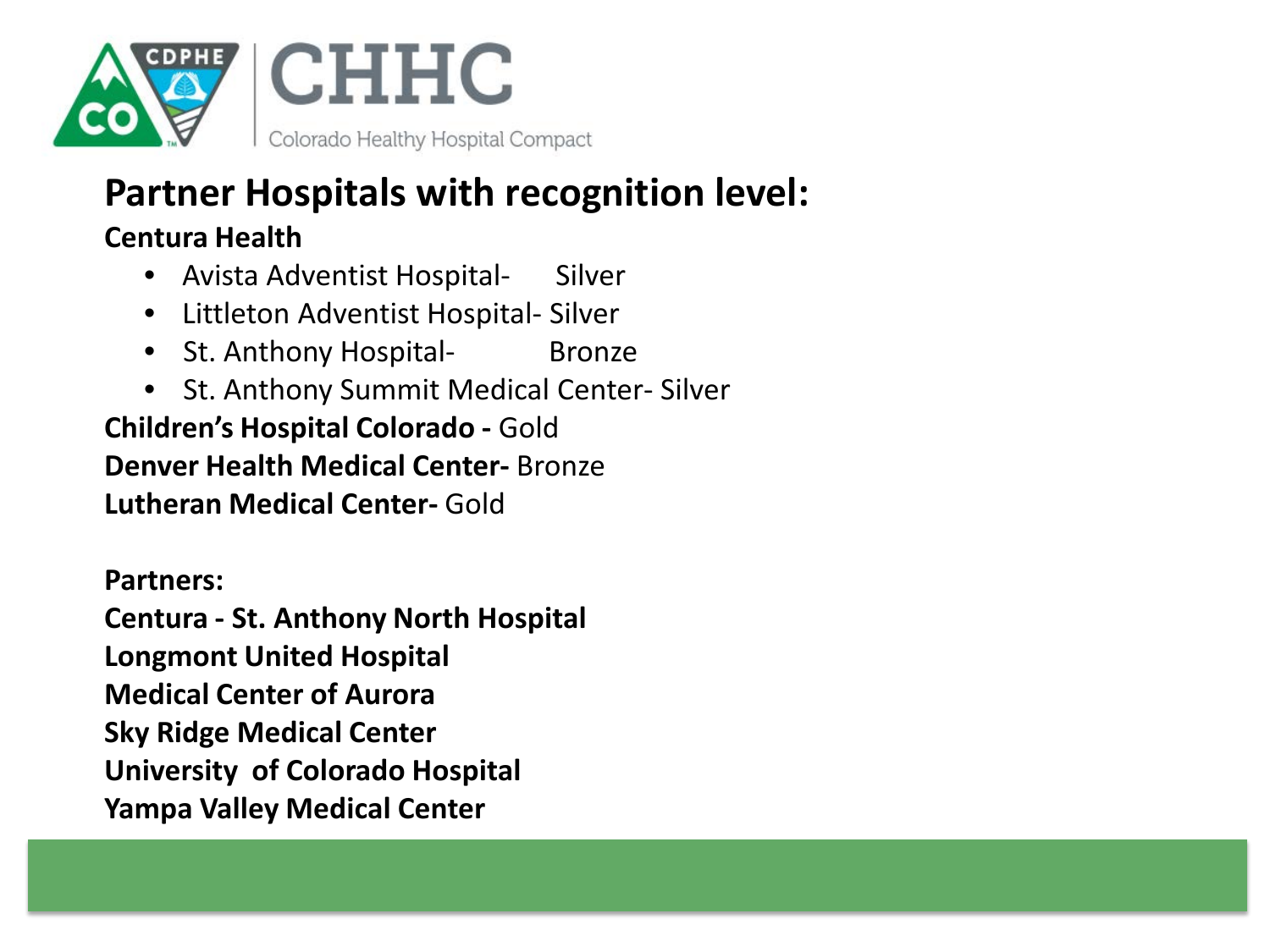

### **Compact Benefits**

Members of the Colorado Healthy Hospital Compact will be publicly recognized for their efforts by the State of Colorado as they achieve bronze, silver, gold or platinum status. Joining a peer network, hospitals will have access to the tools and resources they need to be successful, including assessment tools, technical assistance, evidence-based policies, and opportunities to collaborate with state and national experts on implementation and evaluation. Most importantly, Compact members will be recognized as leaders in the hospital community for improving worker, patient and visitor health and supporting Colorado's cross cutting and coordinated efforts to reduce obesity.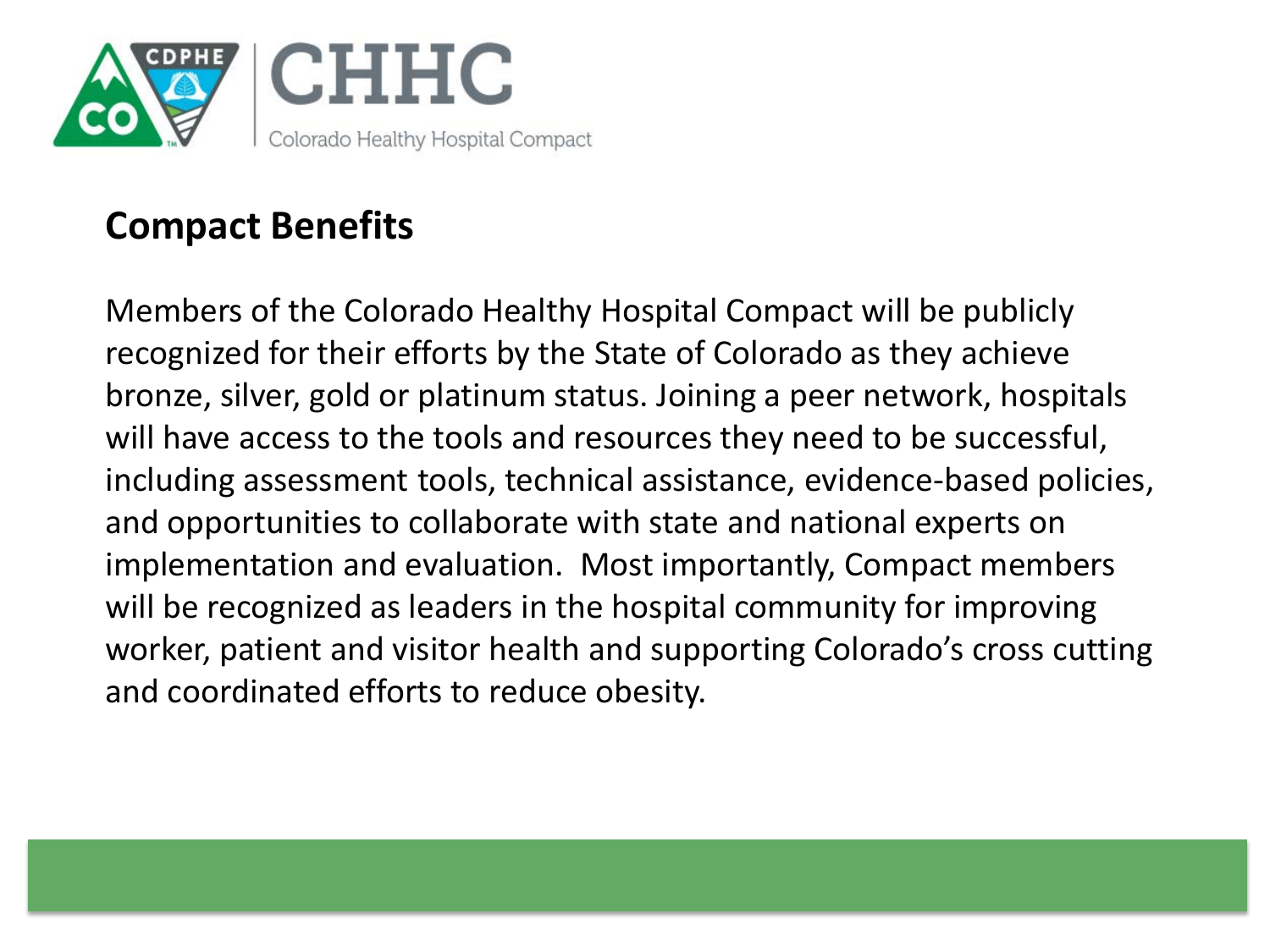# St. Anthony Hospital



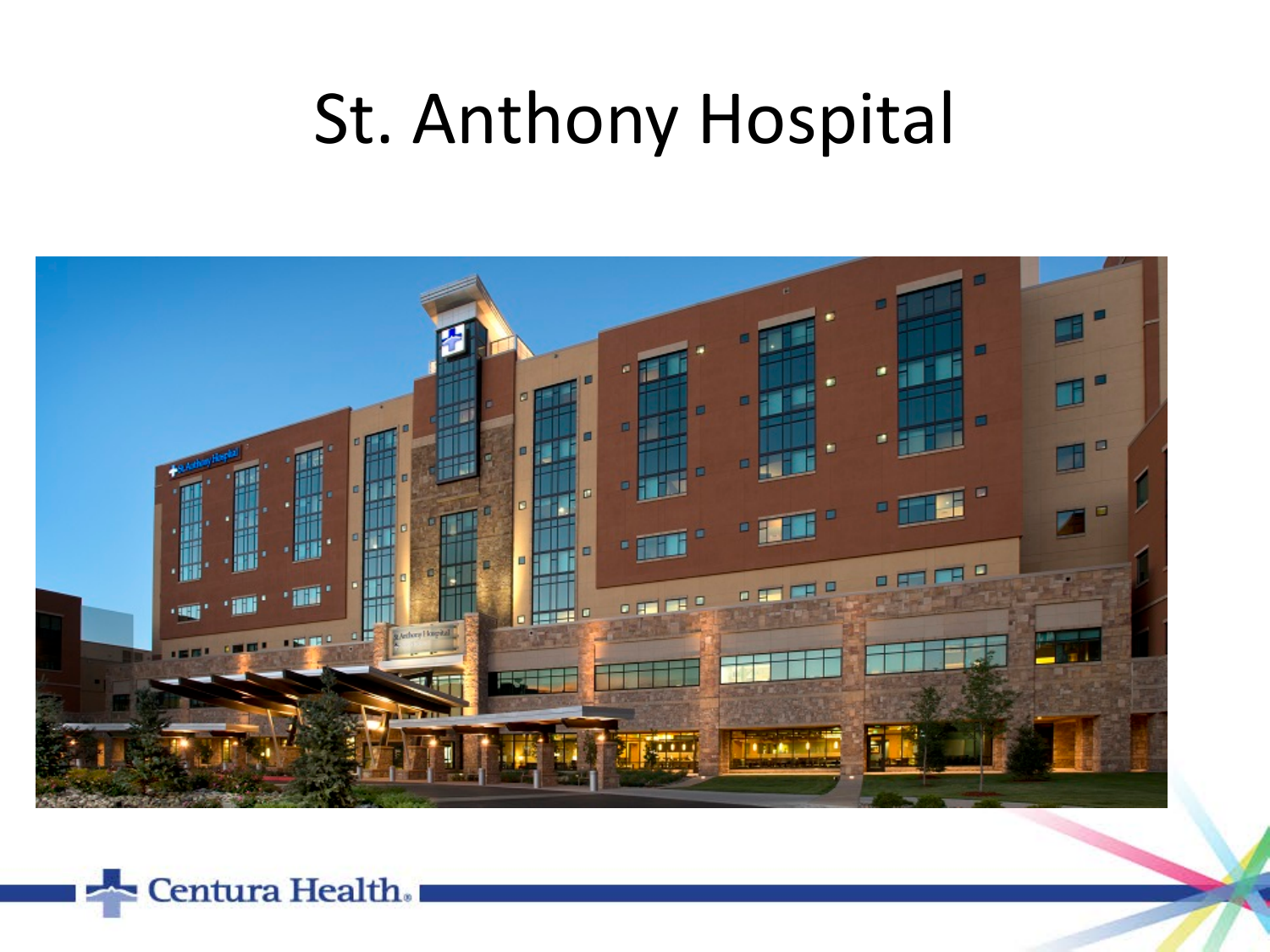### Time Line

Provide Baseline data information within 120 days after MOU is signed on total dollar purchases for fruits and vegetables vs. total dollar purchases of all food

### Year 2013

**September 1, 2013**

dollar purcriases of all 1000 health-promoting food options **September 1, 2014 1.Evidence of displaying only health-promoting food options in all advertising/pictorials in cafeteria and general patient service menus.**

> **2.Evidence of offering only health-promoting food options within five feet of all cash register stations.**

**3.Evidence of offering at least one children's wellness meal in the cafeteria and general pediatric patient menu.**

**4.Evidence of offering at least one wellness meal in the cafeteria and on general service patient menu**

**5.Evidence that 40% of entrees and side dishes in cafeteria and general patient service menus meet nutrient and food profiles.**

### Year 2014

Evidence of nutrition labeling with calories per serving for all items.

Evidence of offering at least two wellness meals in the cafeteria and on general patient menus.

Evidence that 50% of the entrees and side dishes in the cafeteria and general patient service menus meet nutrient and food profiles.

### Year 2015

**September 1, 2015**

**Evidence of offering at least 3 wellness meals in cafe and on all general service patient menus.**

**Evidence that 60% of entrees and side dishes in cafeteria and general patient service menus meet nutrient and food profiles.**

**Evidence of the total percentage of total food dollars for fruit and vegetables vs. other foods through a submission of procurement records showing the annual dollar purchases.**

**Evidence of the percentage of total dollar purchases for healthy beverages compared to all beverages through procurement records**.

**Full Integration Point 2016**

**By January 31, 2016 removal of all fryers.**



Centura Health.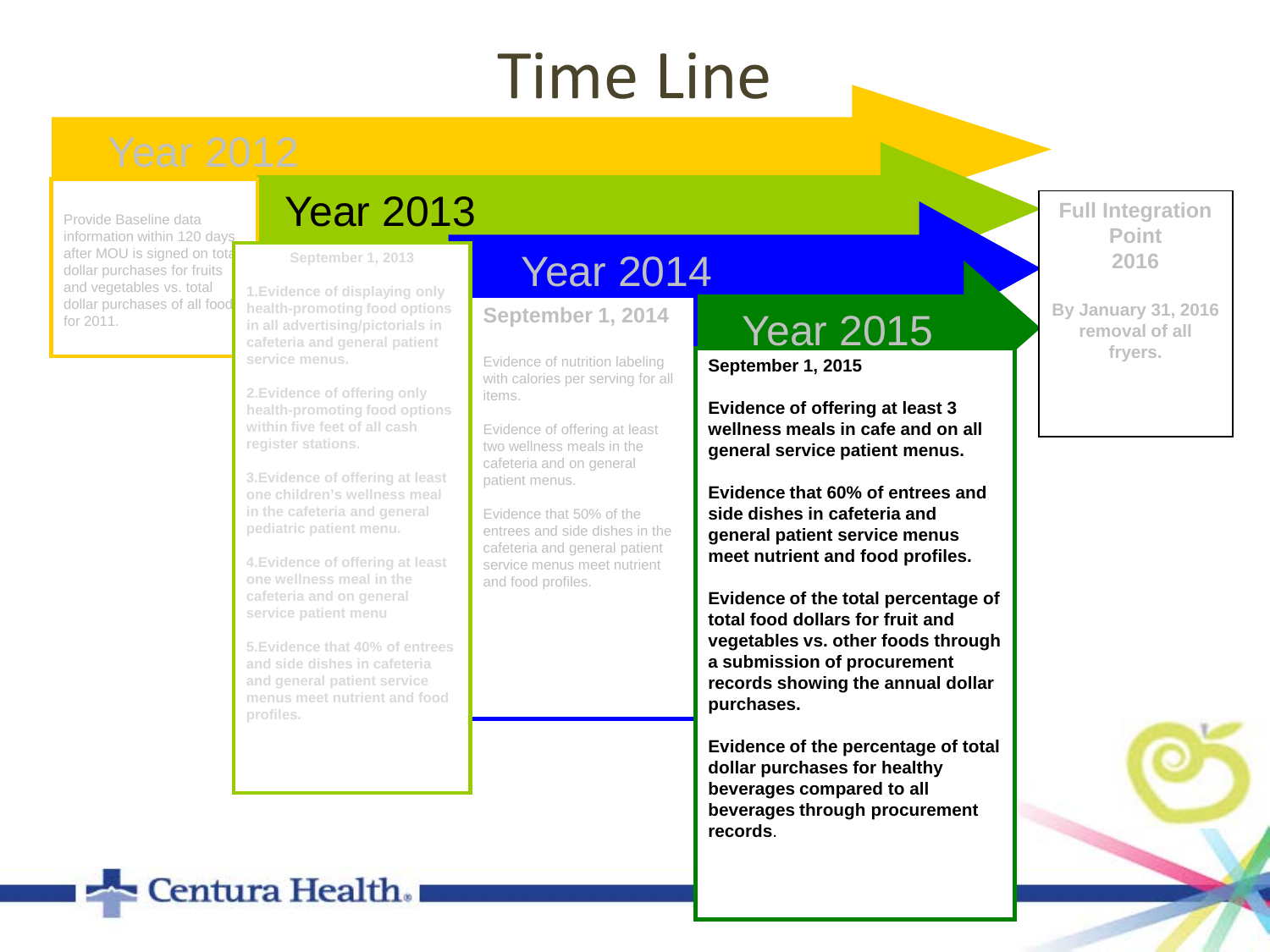

### **Building Partnership for the Two Tier Discount Program**

- Regularly met with a select group of St. Anthony Hospital administrators during both the exploratory and the implementation phases.
- Communicated consistently as the process developed.
- Sought input as hurdles were identified.
- Worked closely with marketing and administration on promotion talking points.
- Invited administration liaison to be present in the Café on "go live" day.

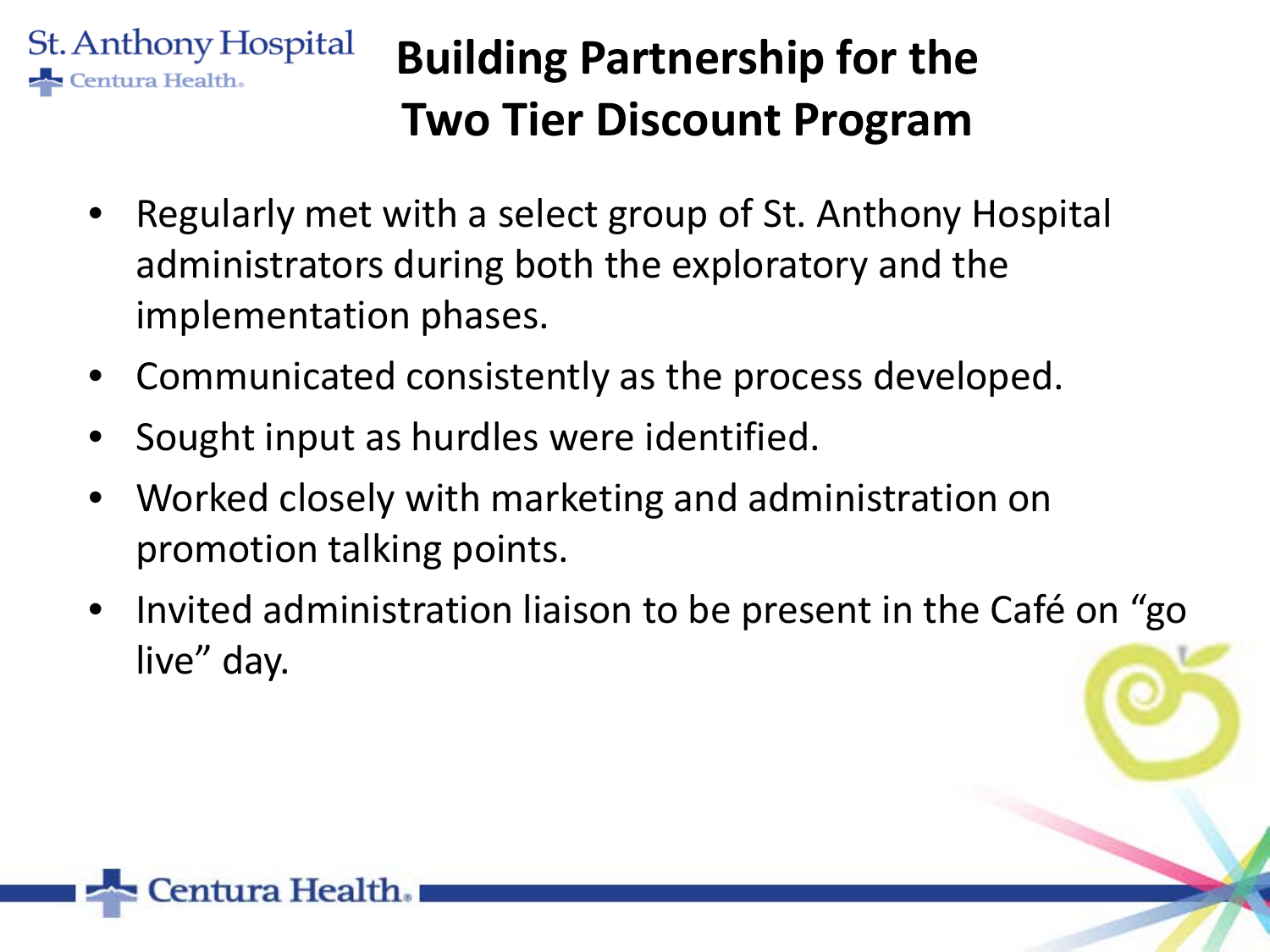#### **St. Anthony Hospital Implementation**

- Studied existing retail menus to identify qualifying items.
- Created additional qualifying menu items to round out each station's offerings.
- Debated scenarios for "challenging" areas:

Centura Health.

- Salad bar
- Beverage Fountain
- Baja station
- Thought through the process from the customer's perspective:
	- Ordering
	- Purchasing
- Identified limitations of POS system and created new discount buttons.
- Created process for "marking" qualifying items for cooks and cashiers:
	- "Mindful" stickers
- Created consistent signage for qualifying items.
- Began promoting change 3 weeks in advance:
	- Mass email from administration with talking points
	- Promotion signage in the Café with "Mindful" stickers
	- Café employees spread the word verbally to customers



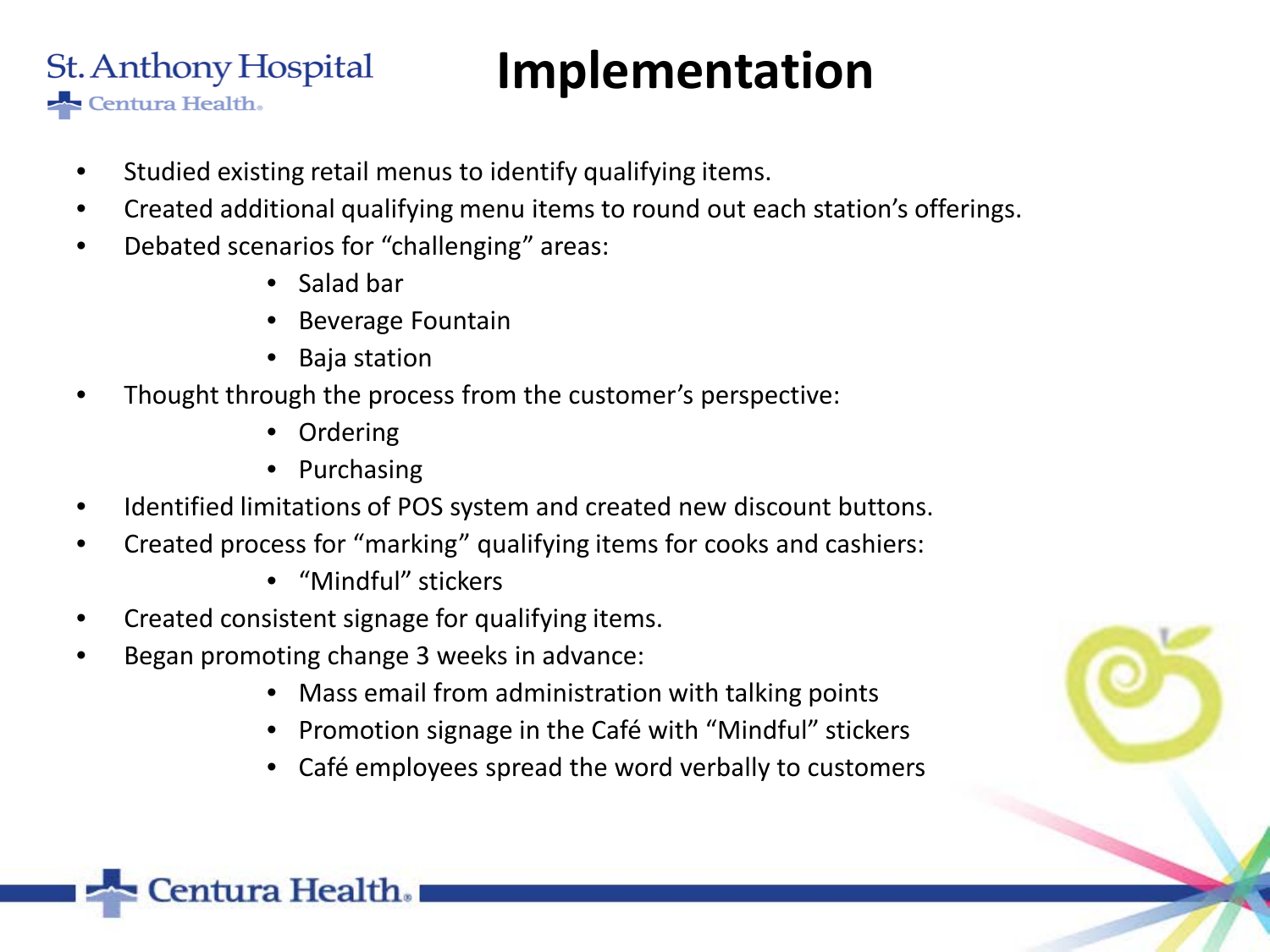

### **In addition, the cafeteria will:**

entura Health.

- Ensure all items that meet the Partnership for a Healthier America nutritional guidelines will be clearly marked on café signage.
- Add new items that meet nutritional guidelines and taste great!
- Offer a minimum of one soup daily that meets the nutritional guidelines.
- Introduce items at the Baja station that meet the nutritional guidelines.
- Offer all salad bar items at the 25% discount.

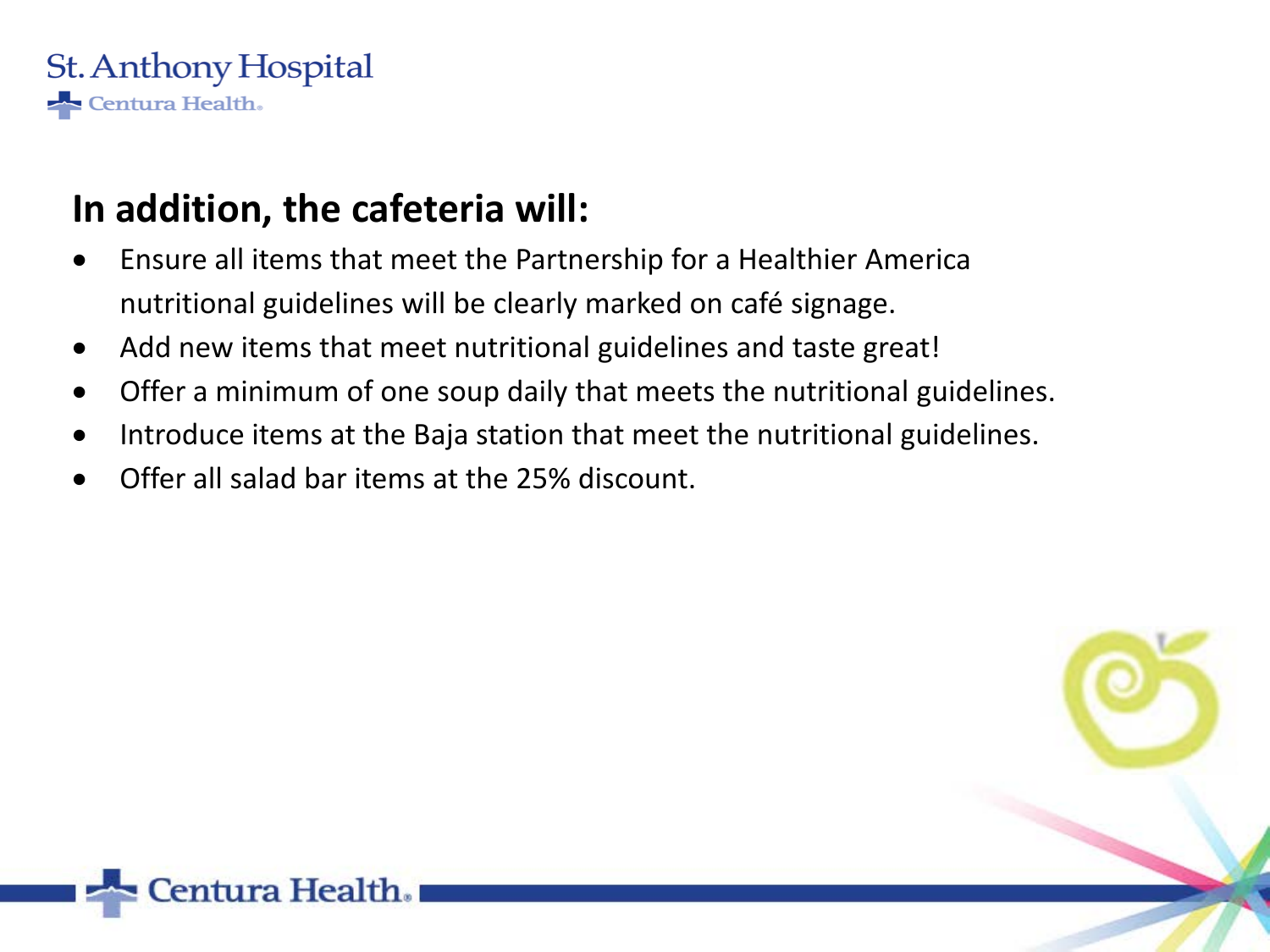

### **Two tier associate discount program** (started February 2, 2015):

- Eligible items meeting the PHA nutritional guidelines will be discounted 25%.
- All other eligible items not meeting the PHA nutritional guidelines will be discounted 10%.

### **Measures of Success**

- Review total sales vs. healthy sales
- Comparison of previous vs. current sales
- Customer feedback

### **Challenges**

- POS system limitations
- Customer service vs. guideline limits
- Variety of healthy items

entura Health.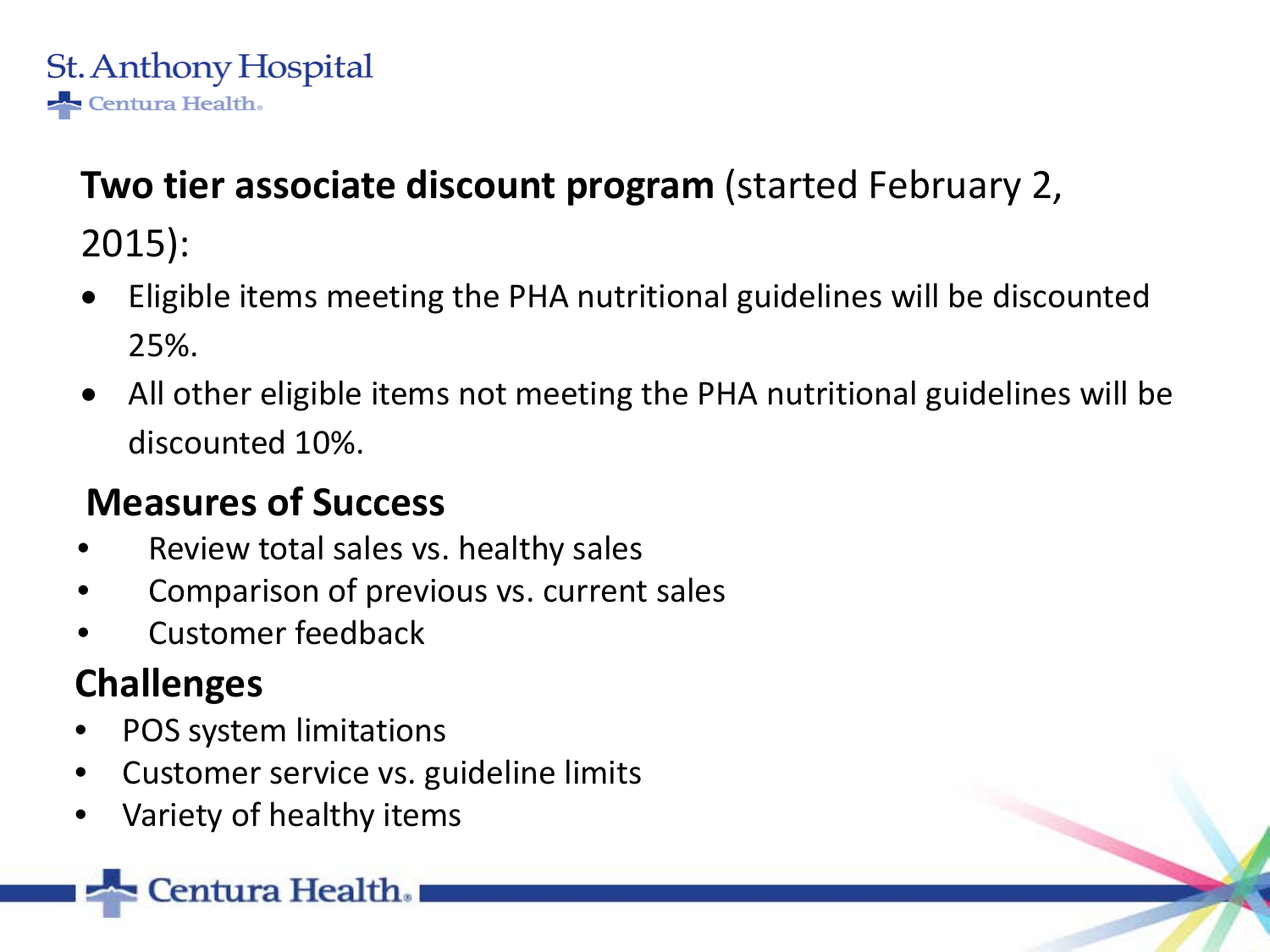# LiveWell Colorado Springs and Penrose Hospital





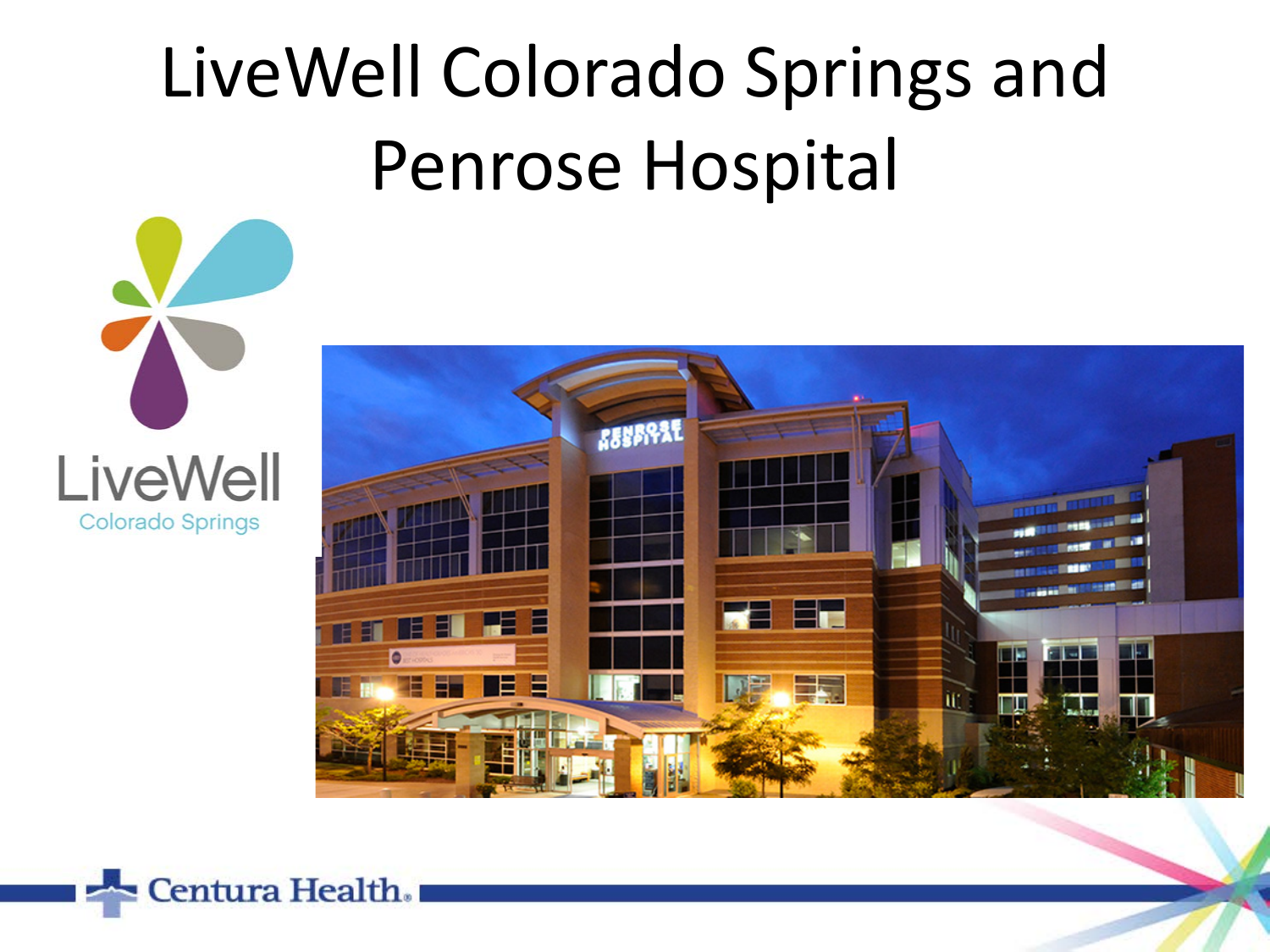# Pilot Project

- \* Goal: Promote delicious, affordable, and healthy foods in both cafeterias.
	- Increase purchases of healthy foods
	- Decrease purchases of traditional foods
	- Stay revenue-neutral
- **\* Major Components** 
	- Pricing
	- Marketing

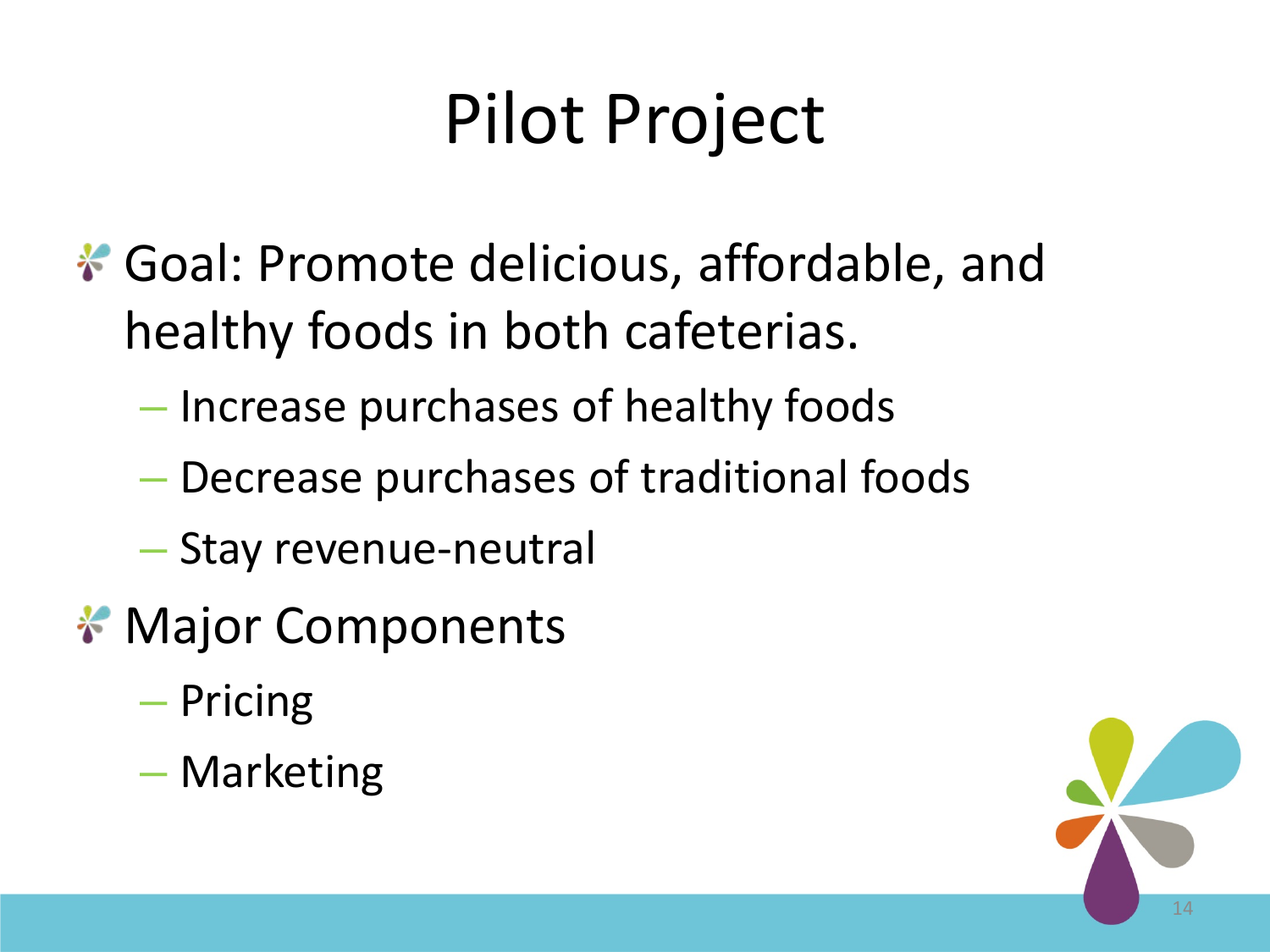# Pricing

### **Paired Items**

- Penrose Hospital
	- Traditional Burgers vs. Turkey Burgers
	- Traditional Hot Entrée vs. Healthy Hot Entrée
	- Traditional Grab-n-Go Salad vs. Healthy Salad
- St. Francis Medical Center
	- Traditional Burgers vs. Turkey Burgers
	- Traditional Pizza vs. Healthy Pizza
	- Traditional Grab-n-Go Salad vs. Healthy Salad

### $*$  Pricing

– 35% price difference between the paired items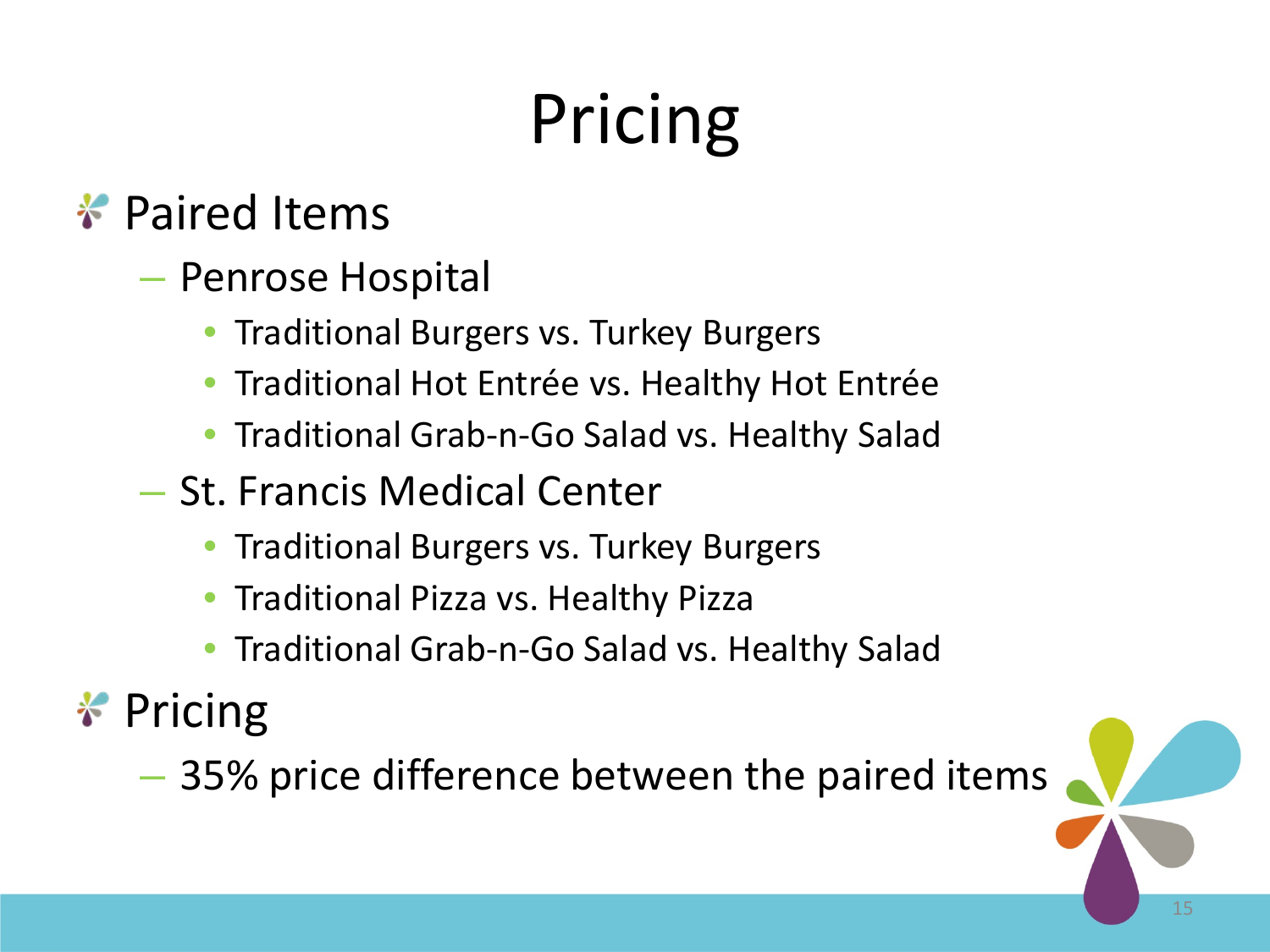# Marketing

- \* Advertising throughout hospital
- **Letter from CEO to all staff**
- **\*** Kick-off event
- \* Better Bites sticker on healthy items
- **\*** Educational signs at point-of-purchase
- \* Product placement

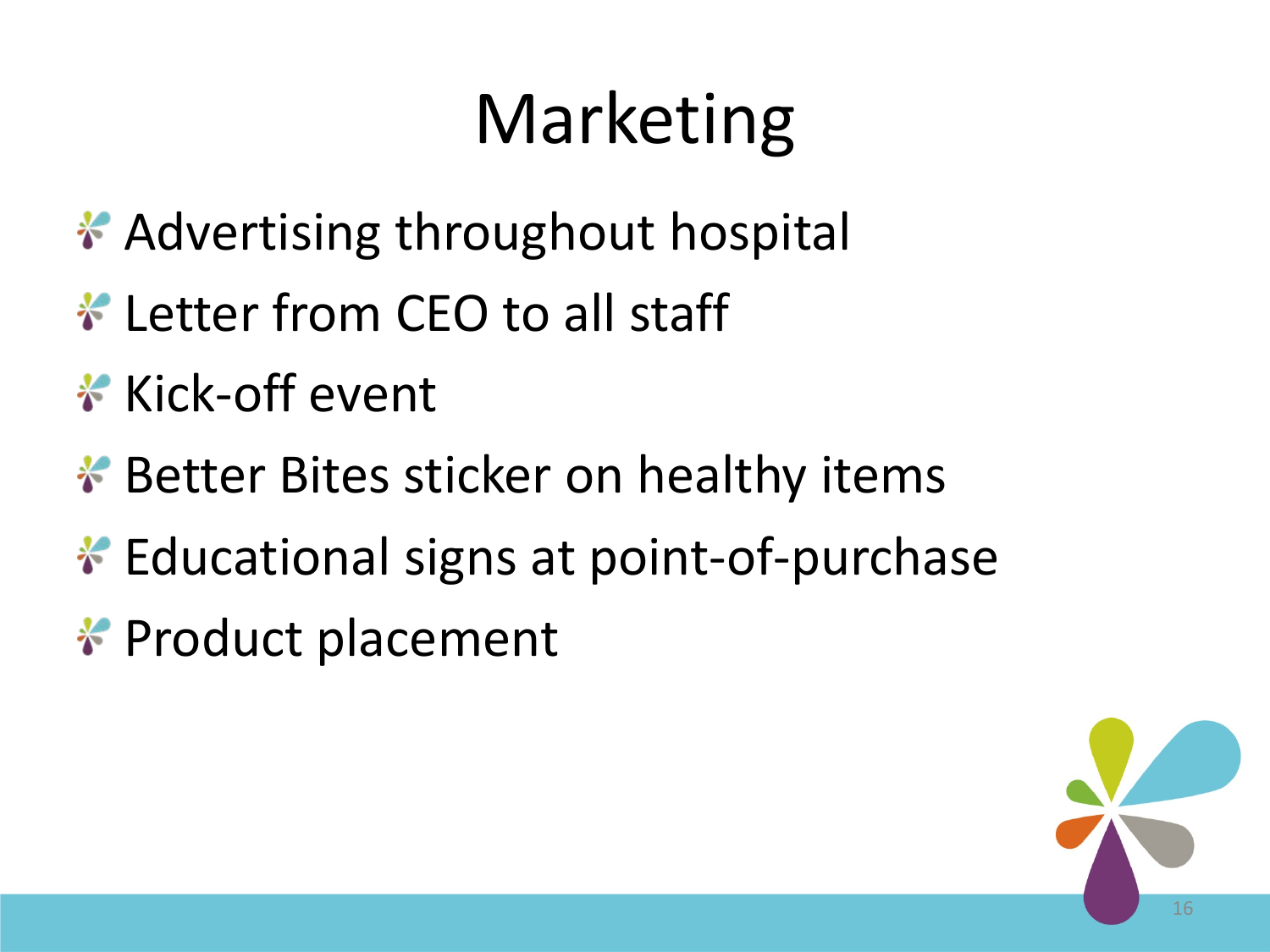# Pilot Project Phases

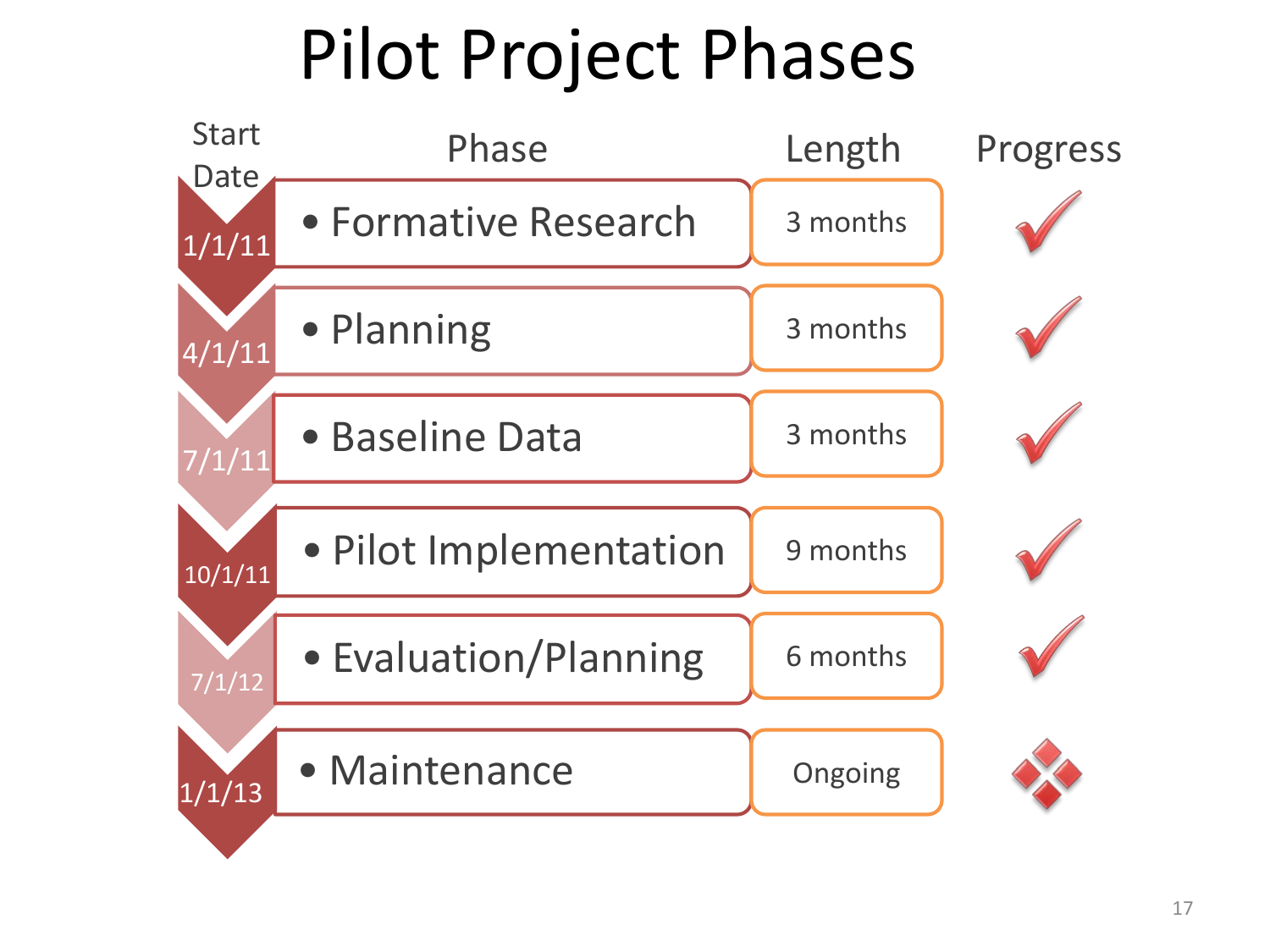# Data Collection

- \* Obtained weekly register sales data for healthy and traditional food items
- **\* Conducted manual count to verify accuracy**
- \* Aggregated data quarterly and reviewed to identify issues
- **\*** Conducted spot checks to identify issues
- **\* Continuous communication regarding** program implementation and data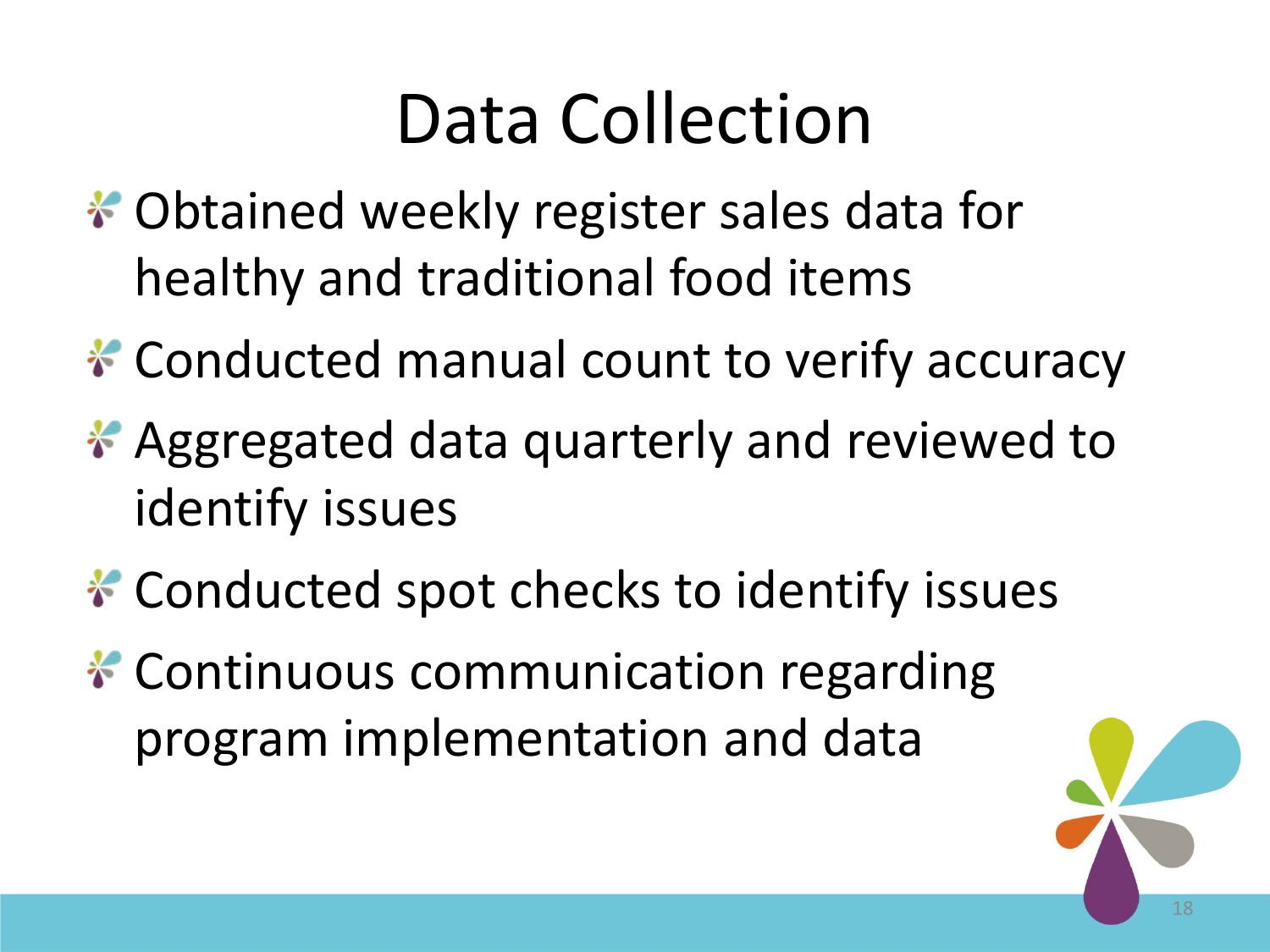# **PENROSE HOSPITAL** Sales Data Results

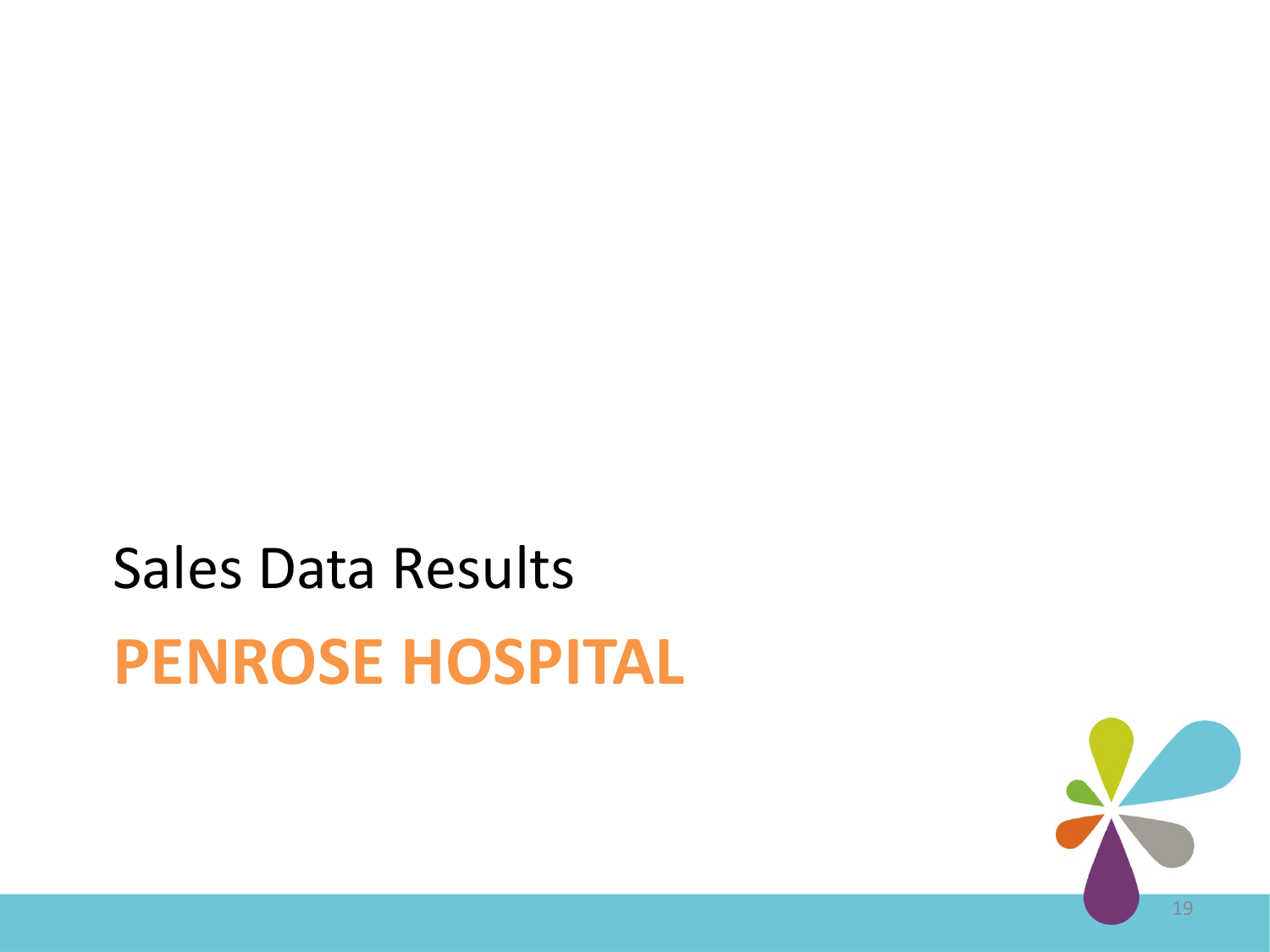### PH: Sales Data

#### **Burger Type by Program Phase**

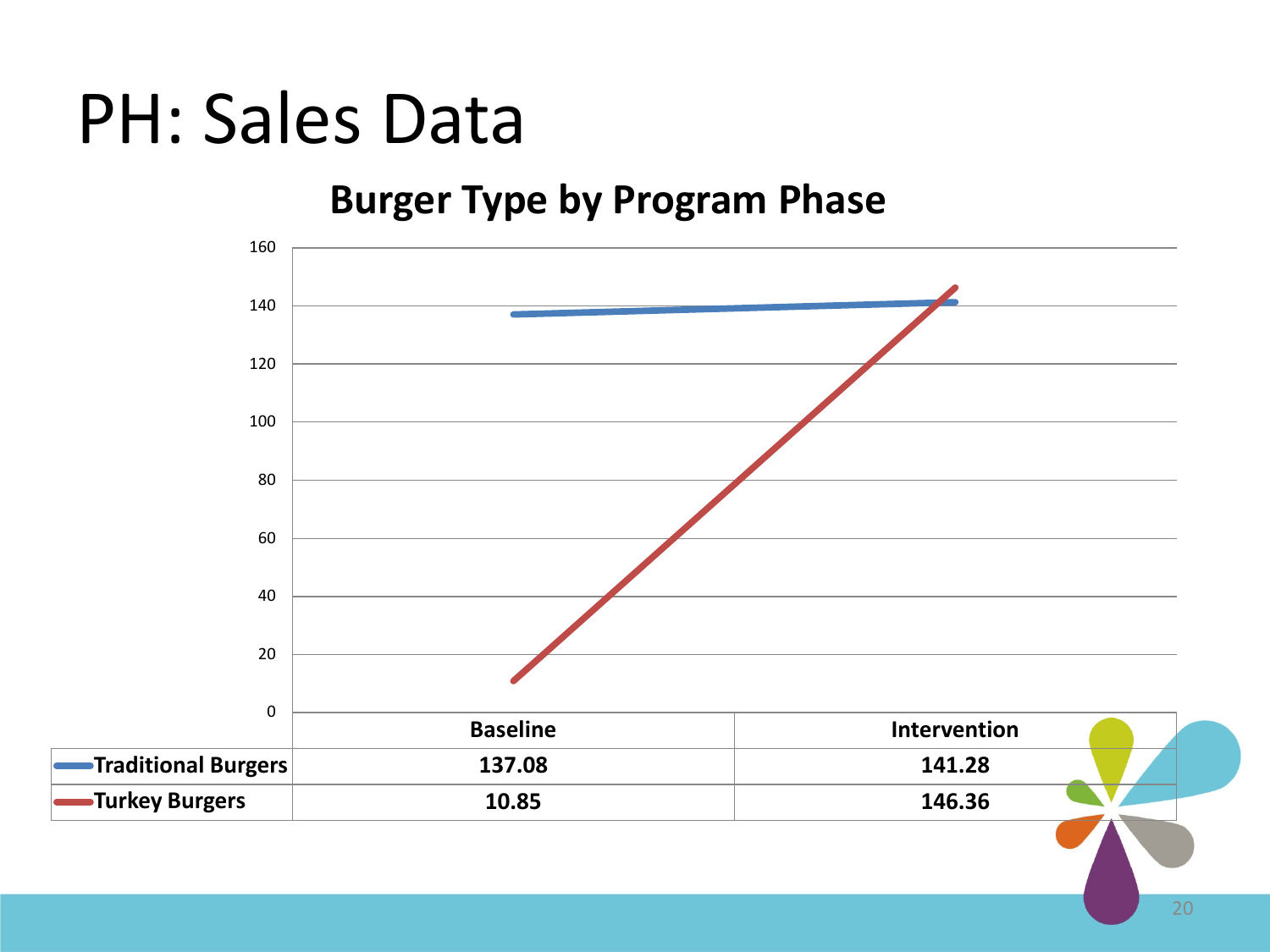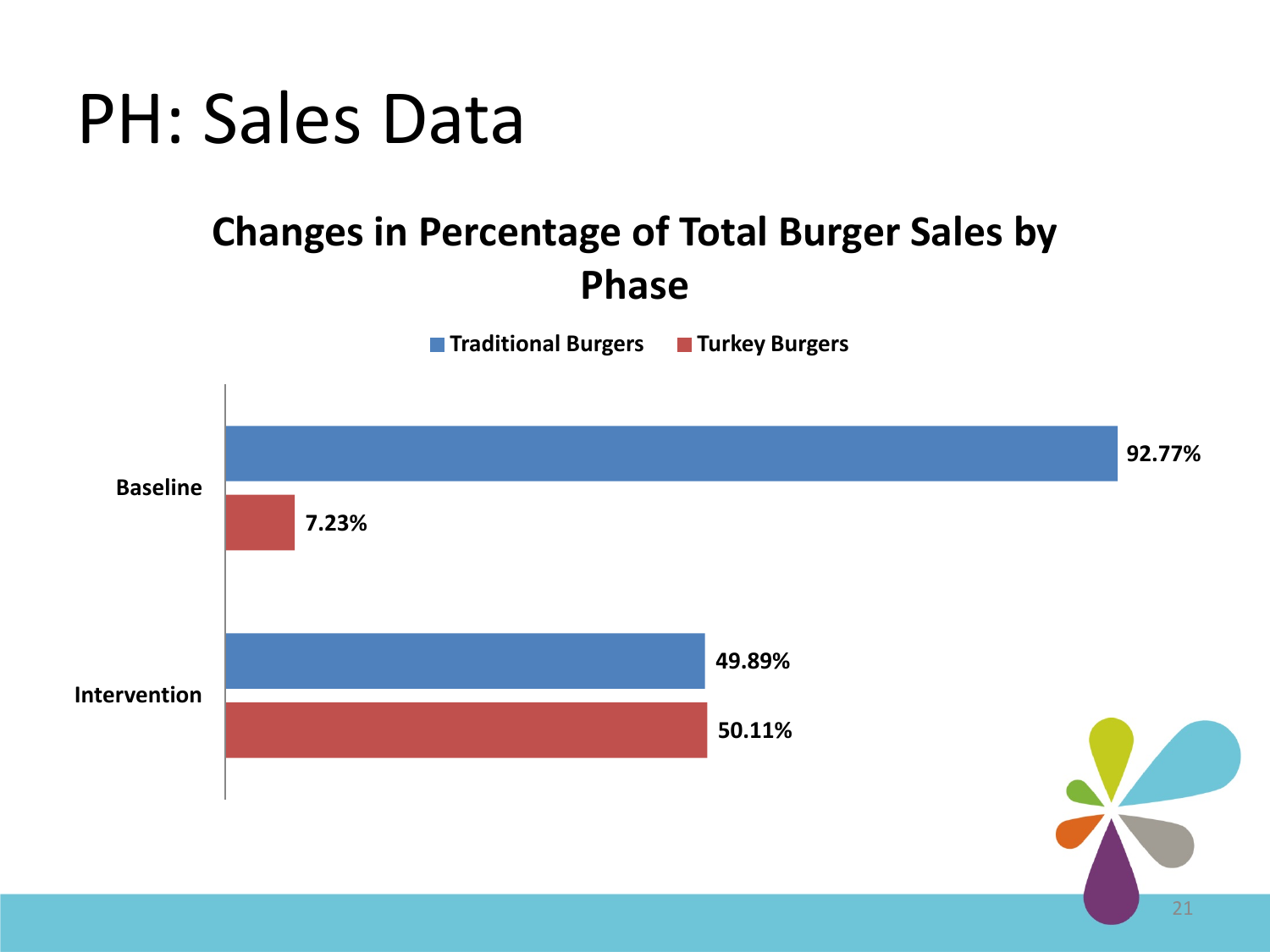### PH: Sales Data

#### **Salad Type by Program Phase**

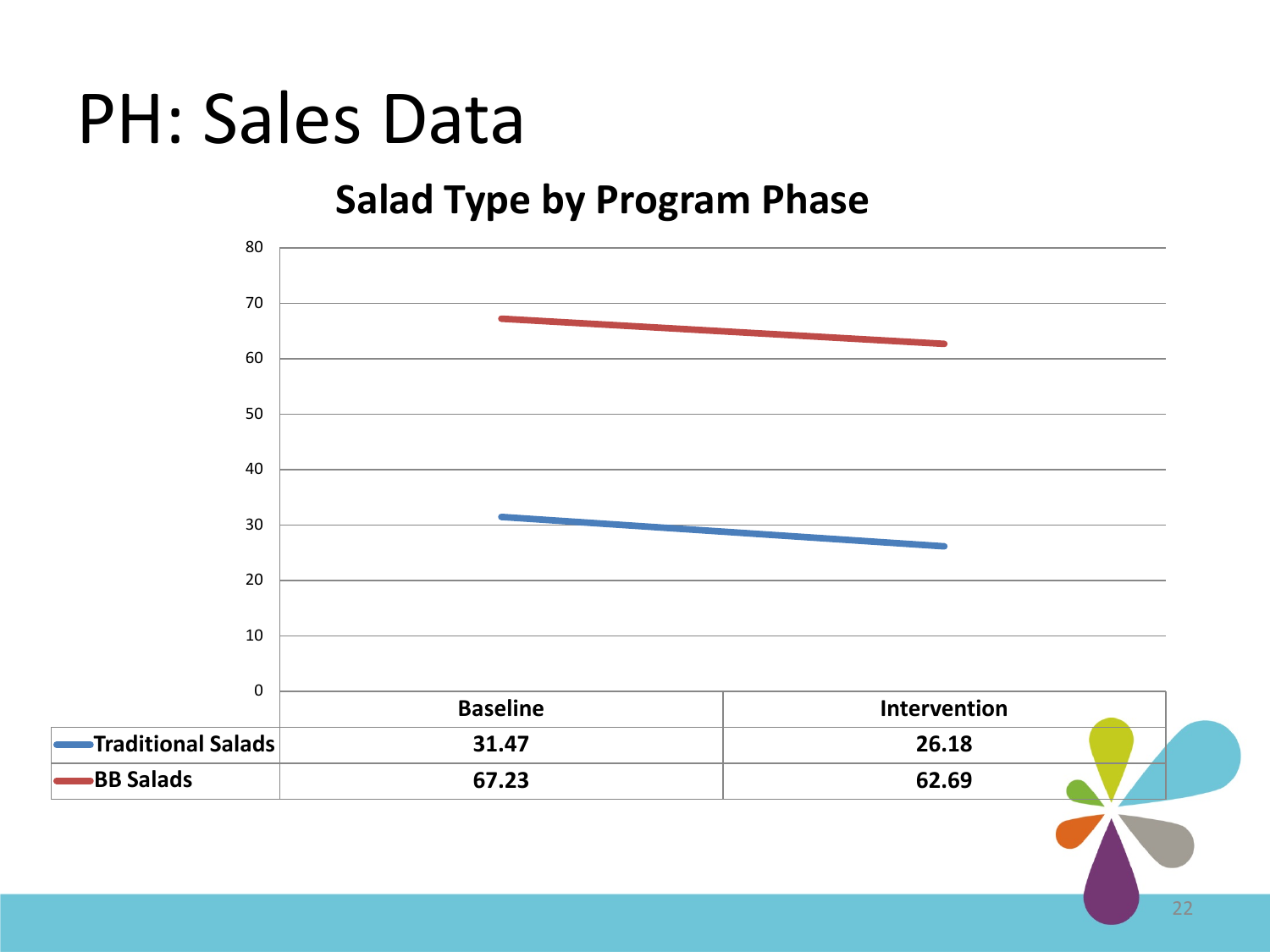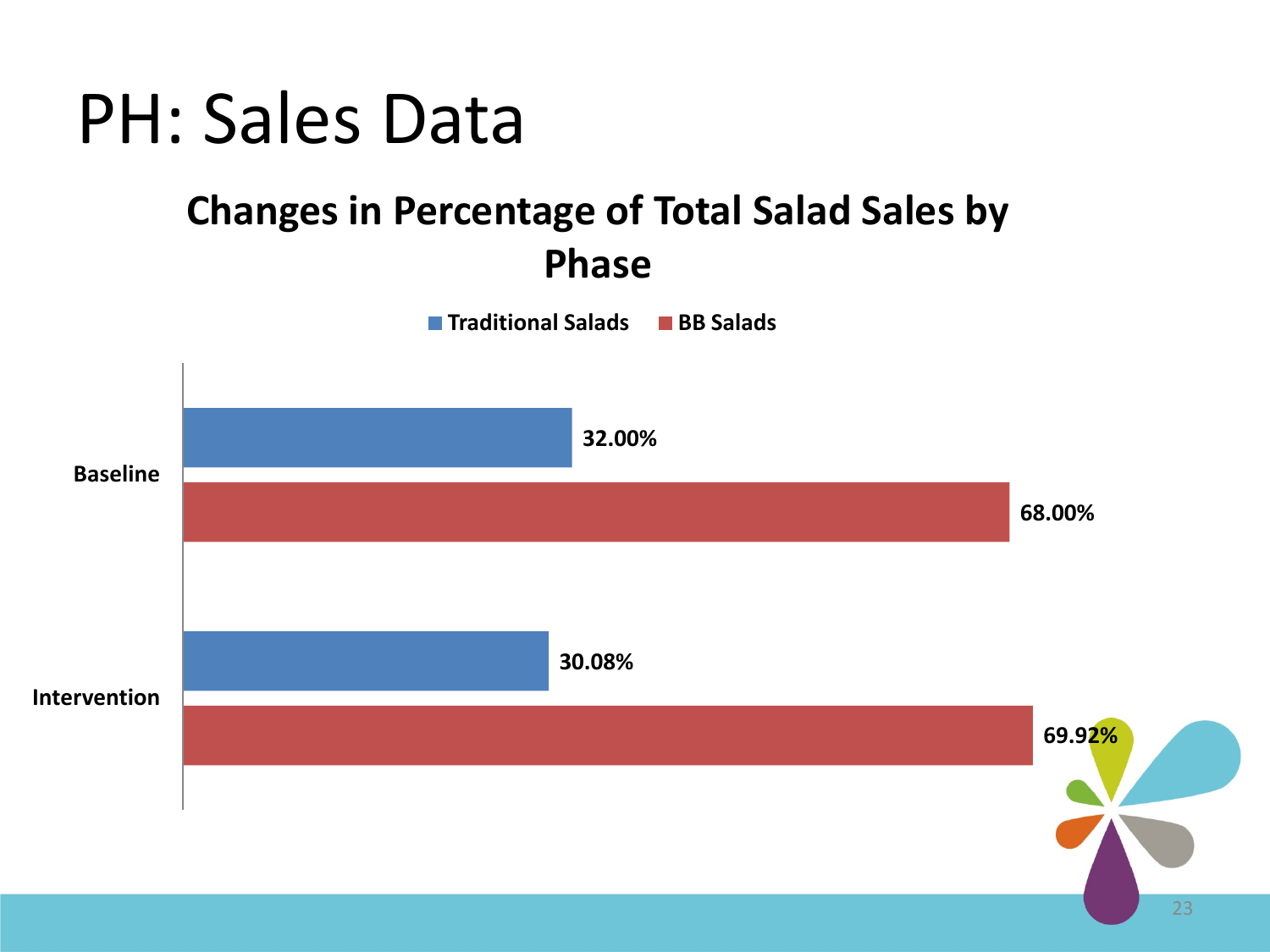### PH: Sales Data

### **Hot Entrée Type by Program Phase**

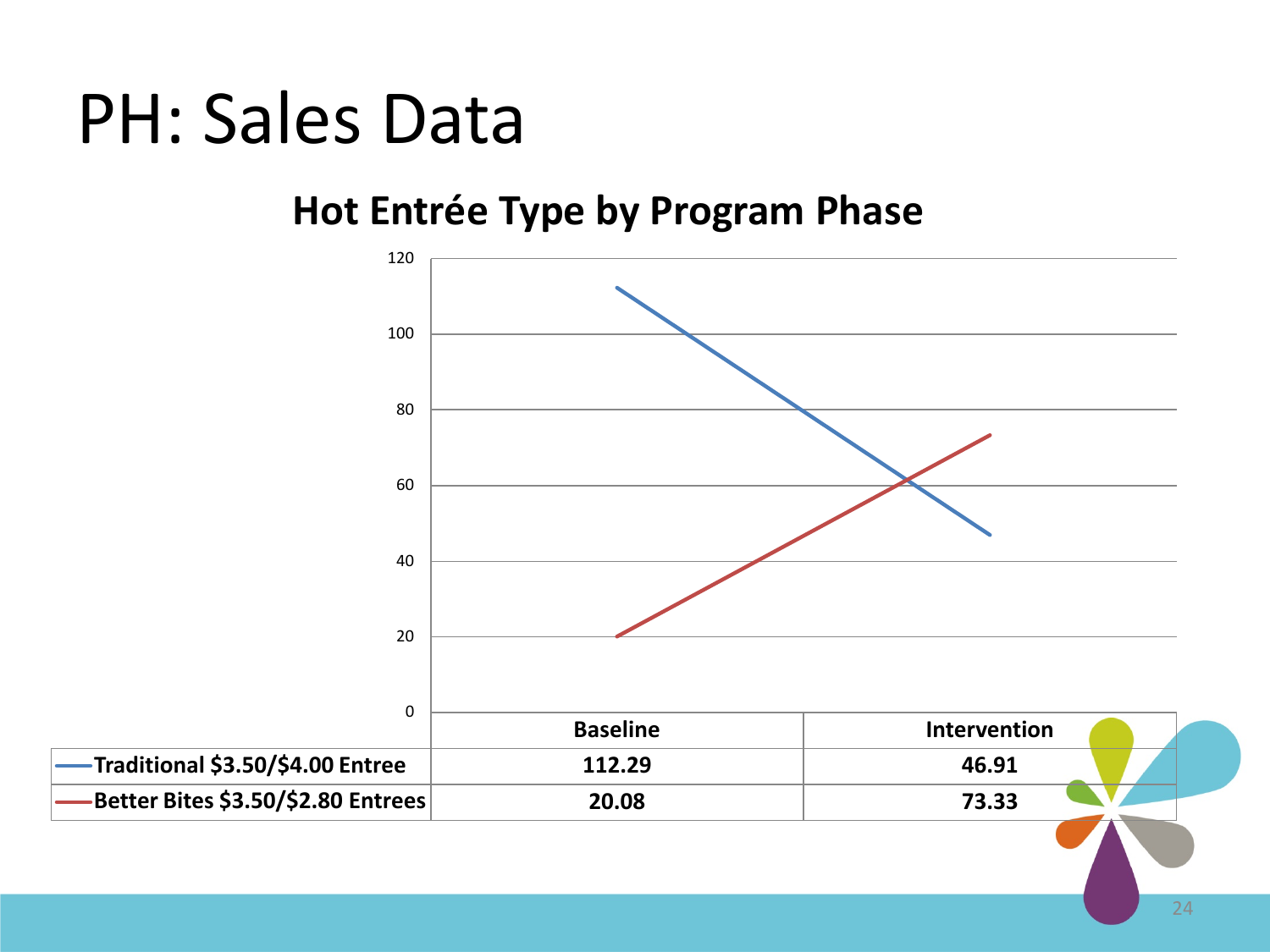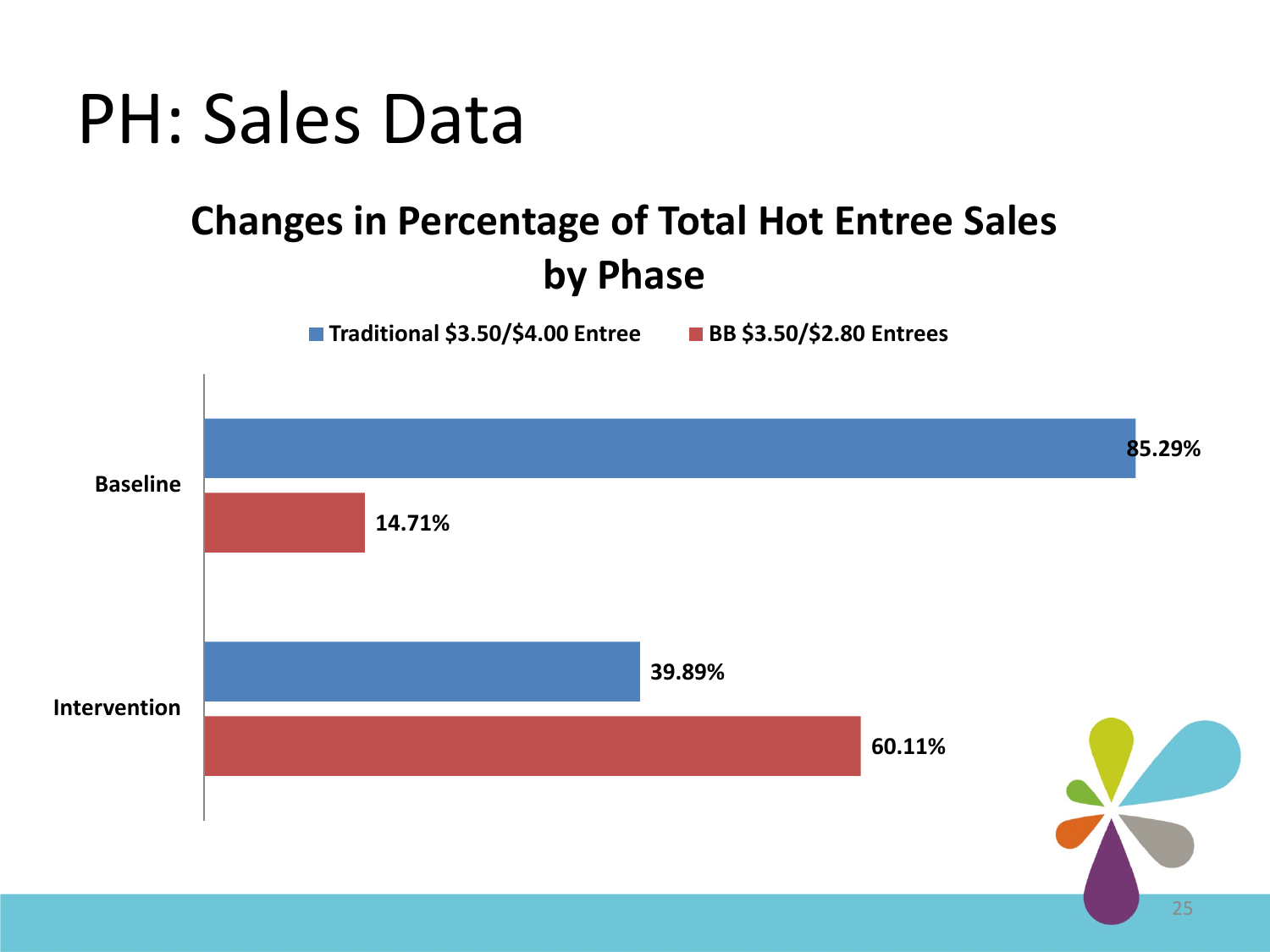# **ST. FRANCIS MEDICAL CENTER** Sales Data Results

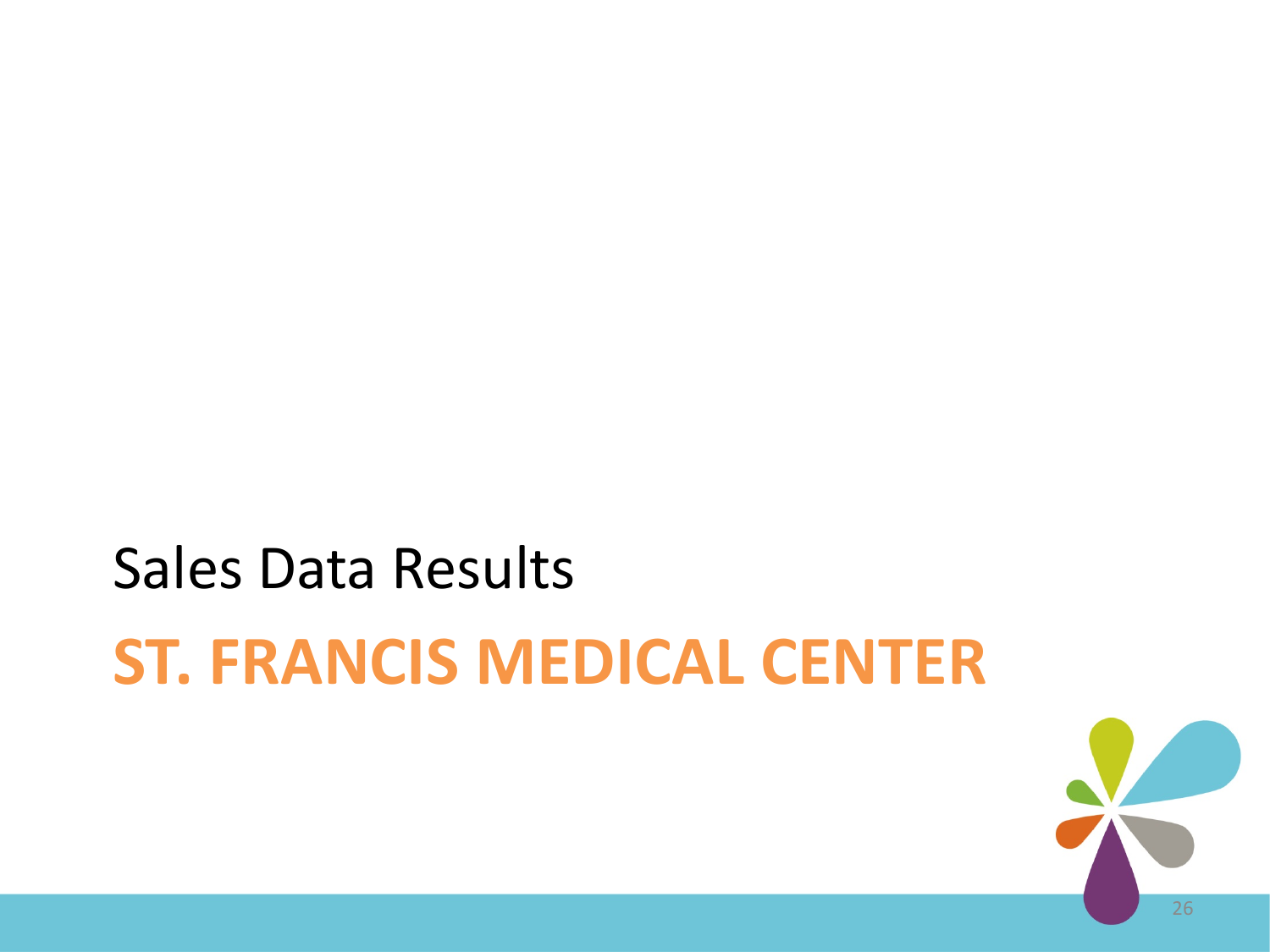### SFMC: Sales Data

#### **Burger Type by Program Phase**

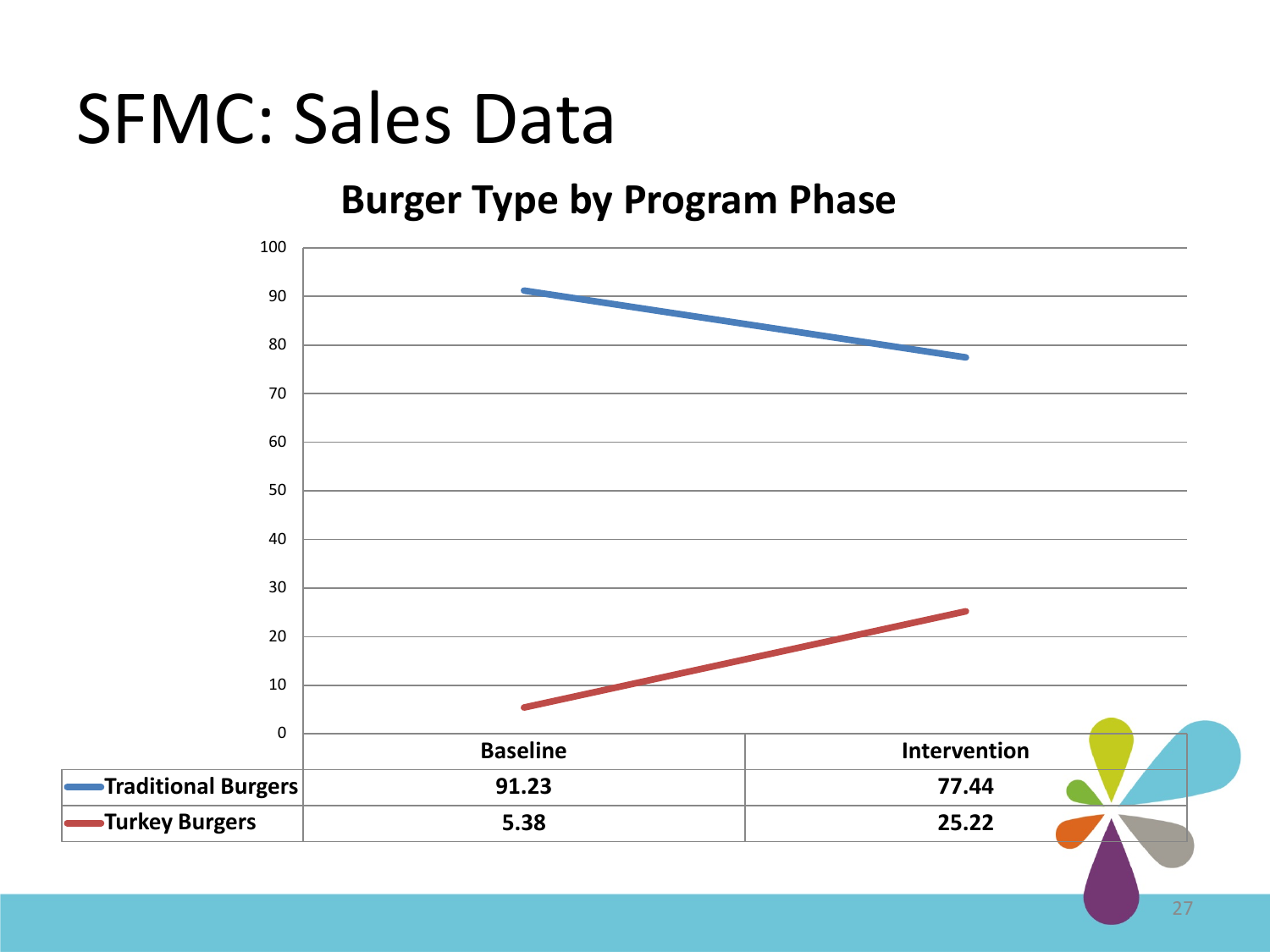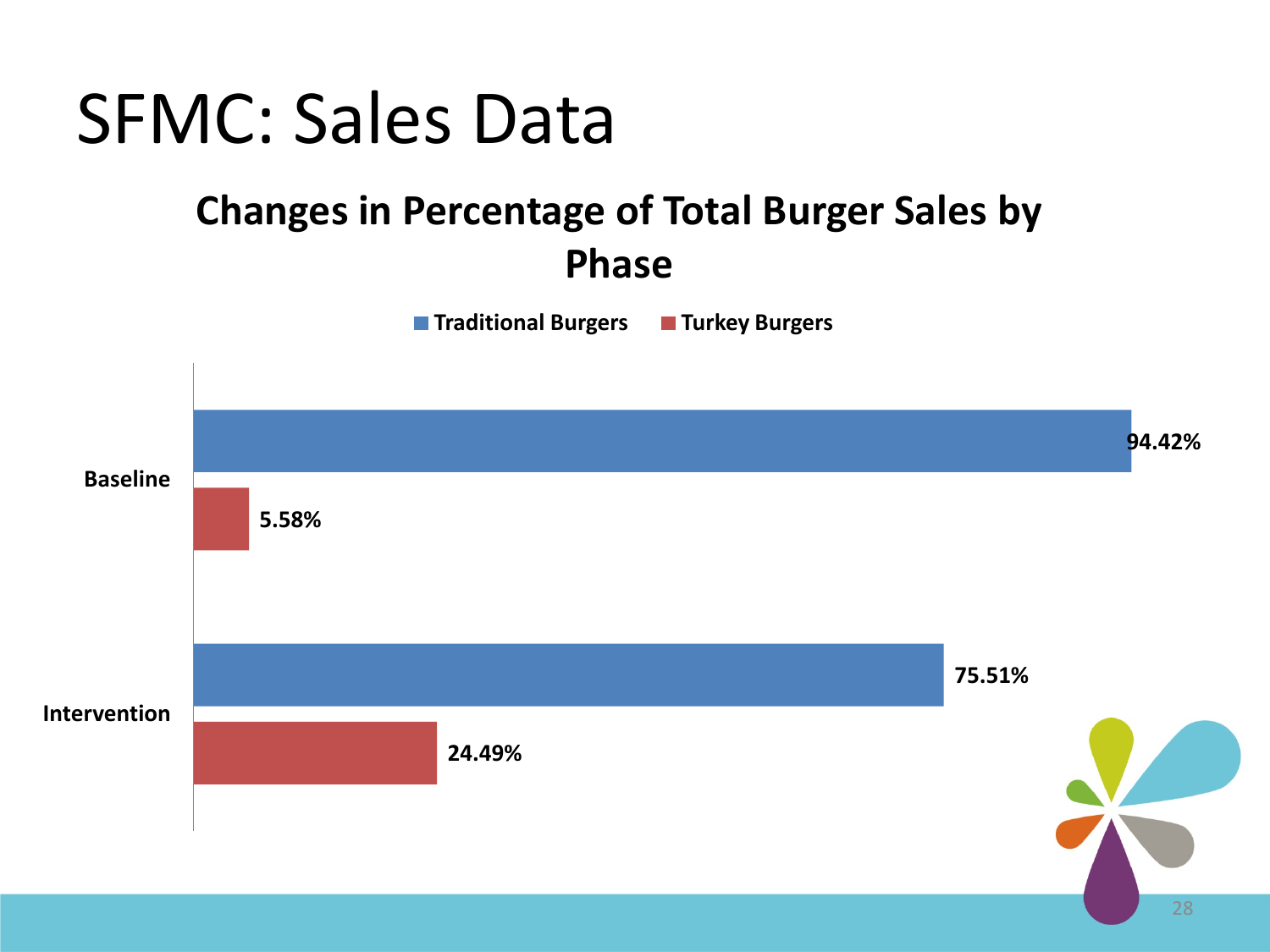### SFMC: Sales Data

#### **Salad Type by Program Phase**

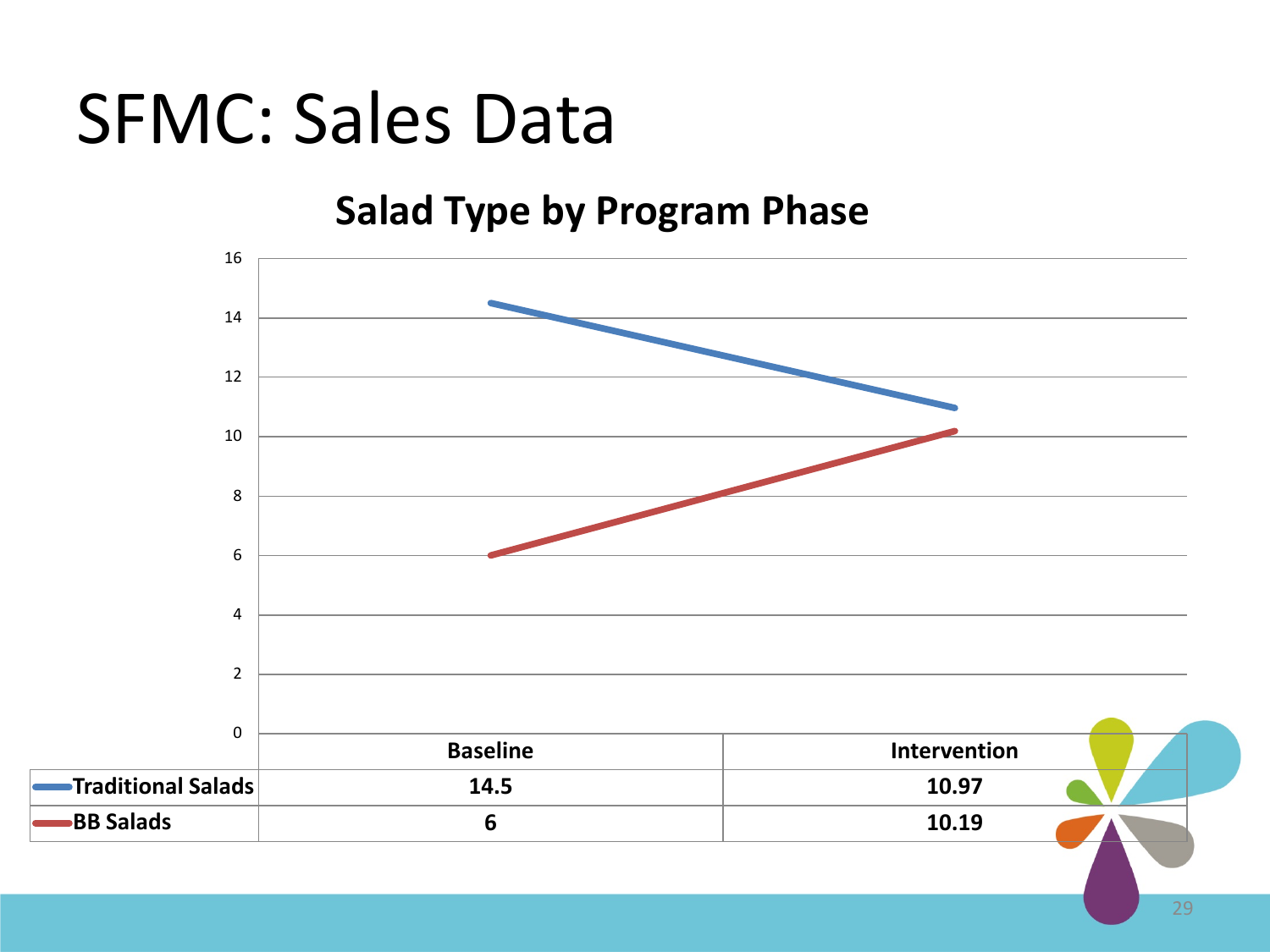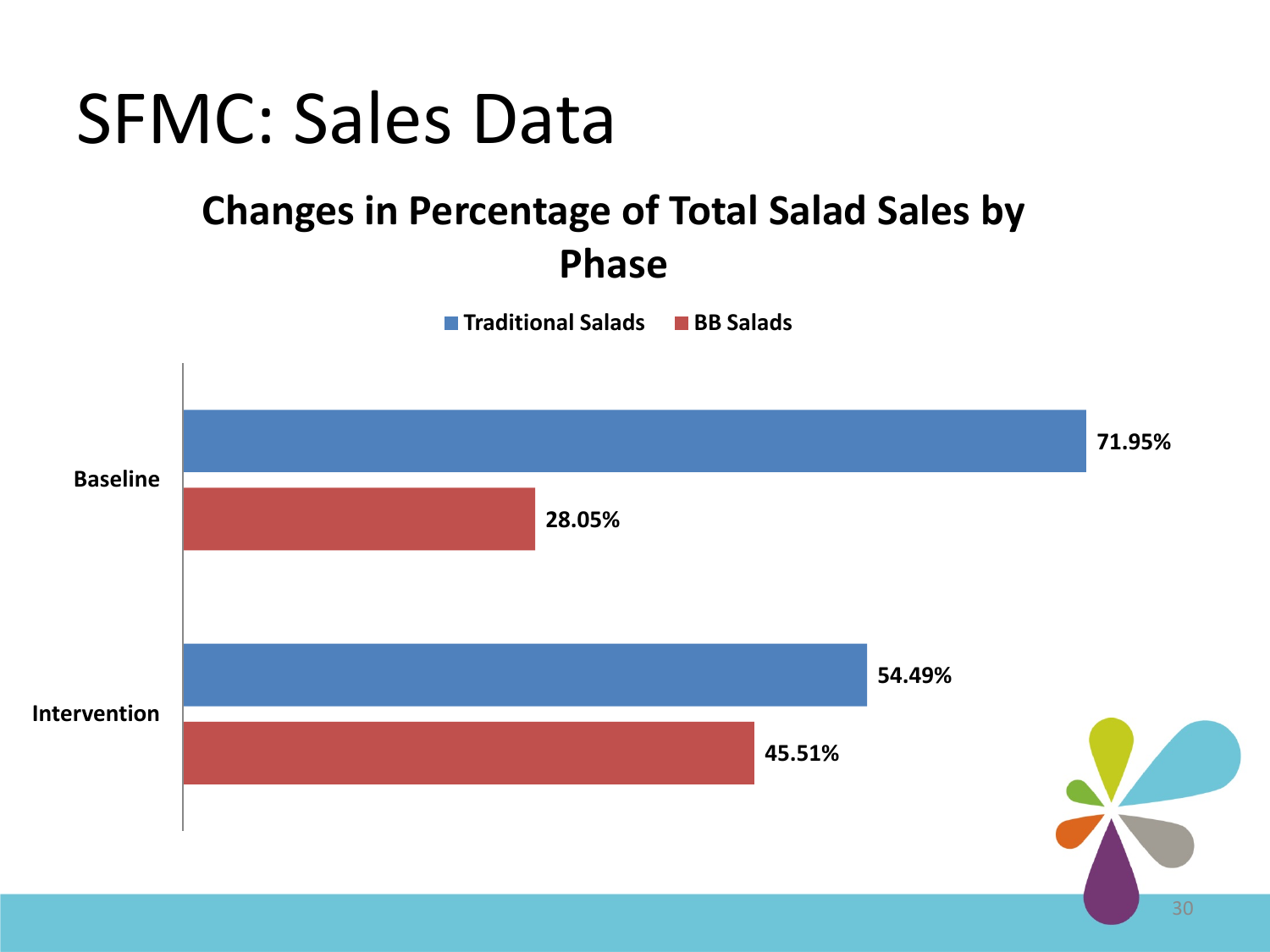### SFMC: Pizza Sales

#### **Pizza Type by Program Phase**

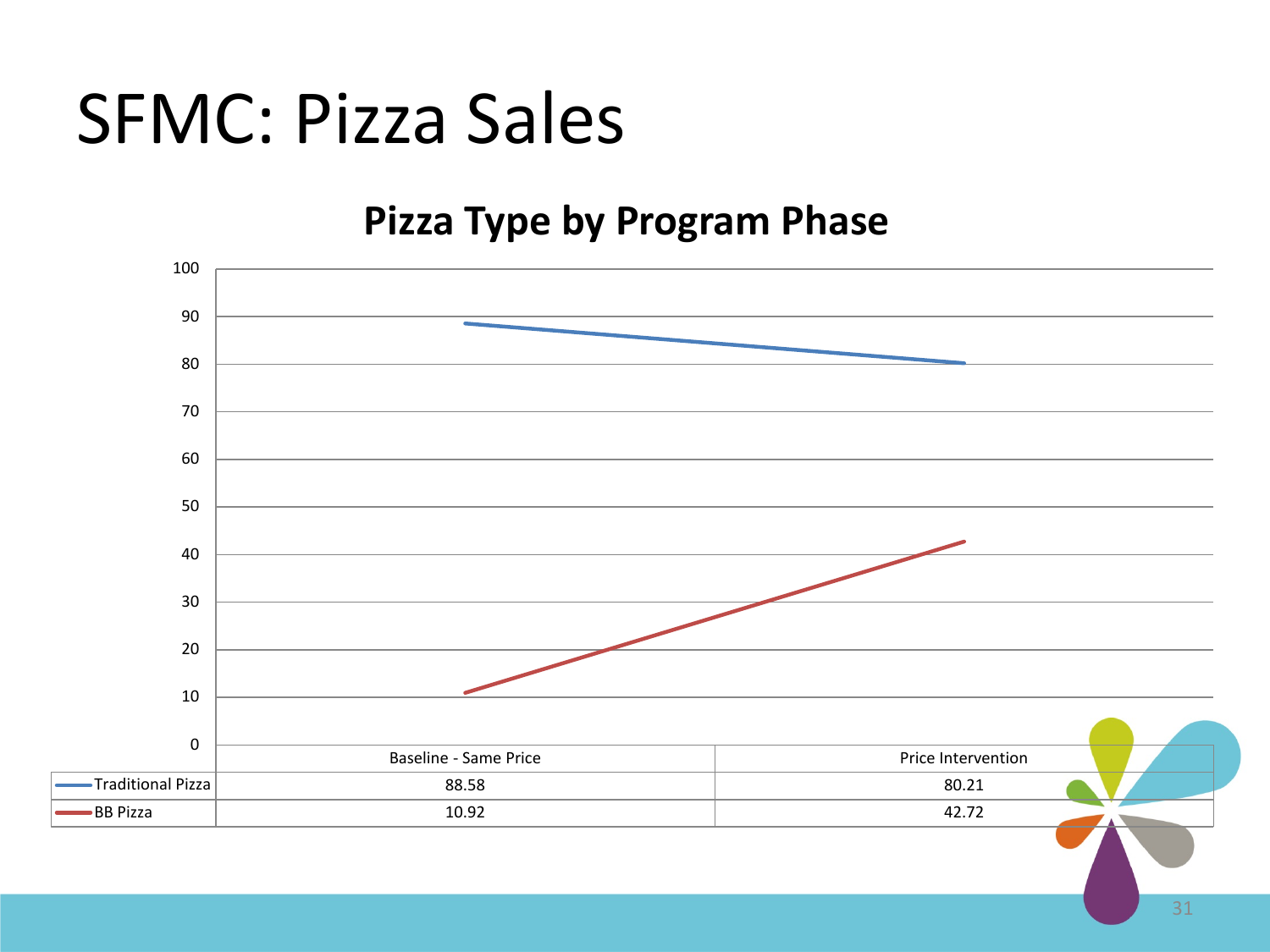### SFMC: Pizza Market Share

### **Changes in Percentage of Total Pizza Sales by Phase**

**Traditional Pizza BB Pizza**

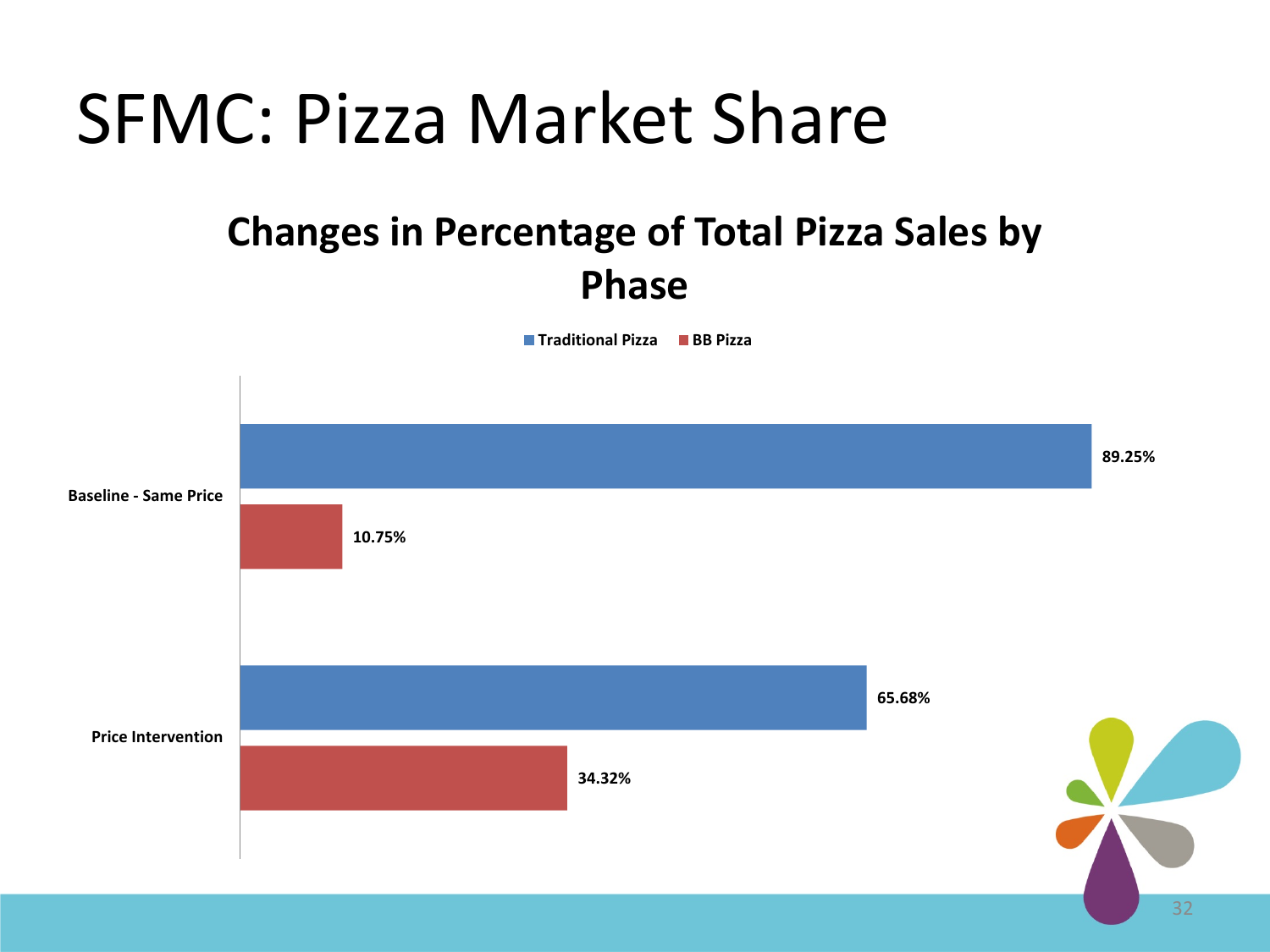# **PENROSE HOSPITAL** Financial Data Results

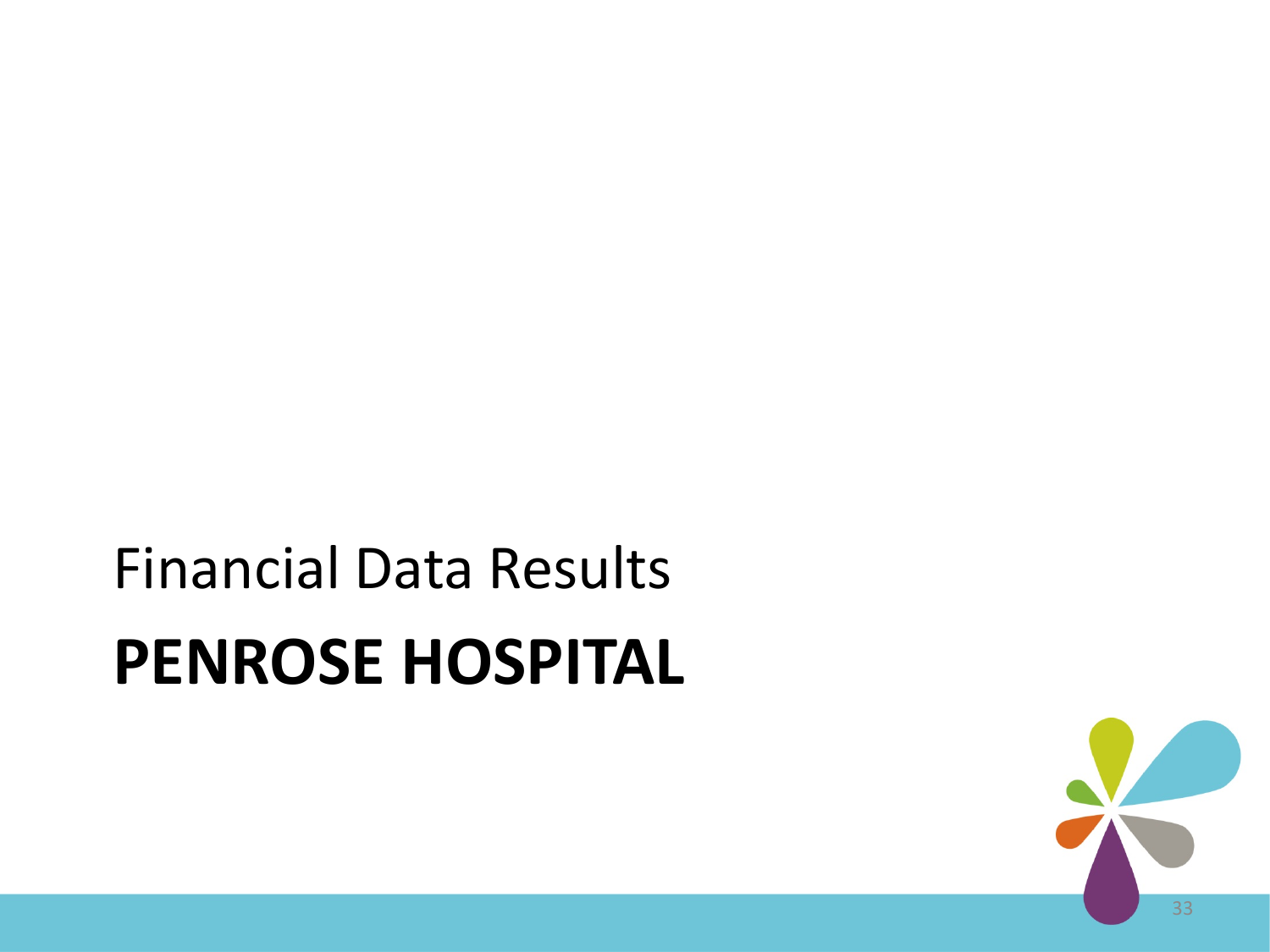# PH: Financial Data

#### **PH Burger Average Weekly Profit by Phase**

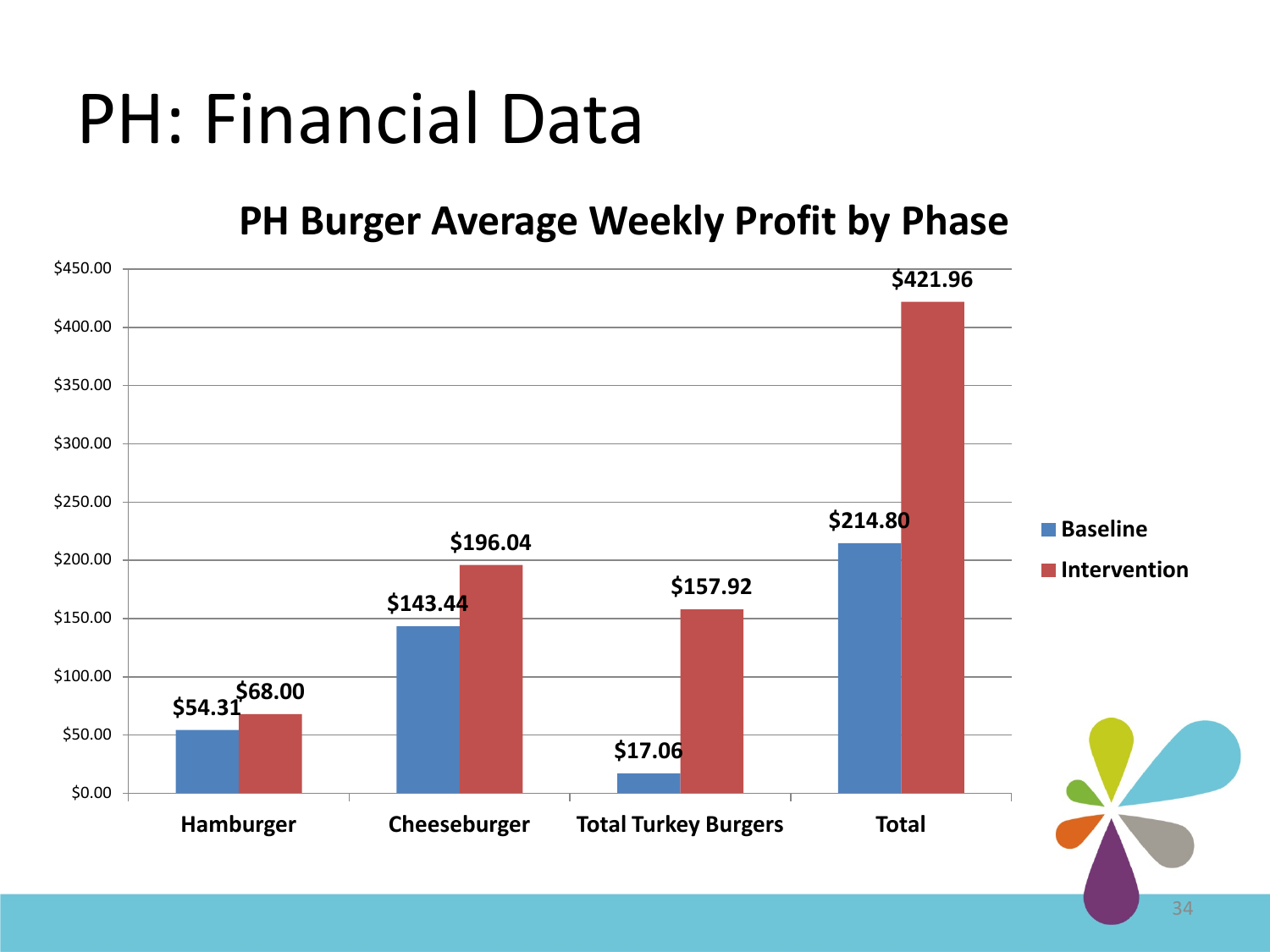# PH: Financial Data

#### **PH Monthly Average Cafeteria Revenue**

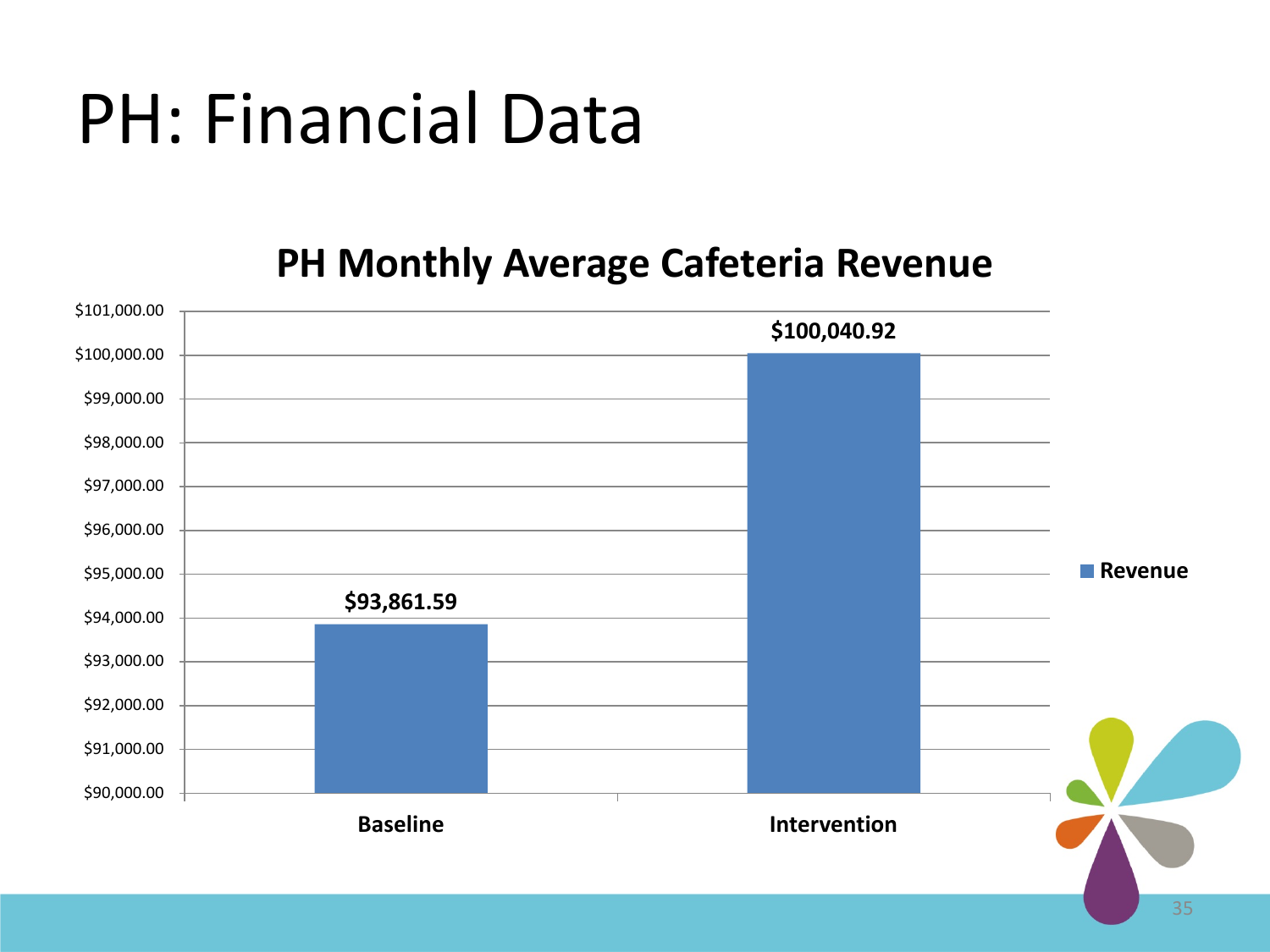# **ST. FRANCIS MEDICAL CENTER** Financial Data Results

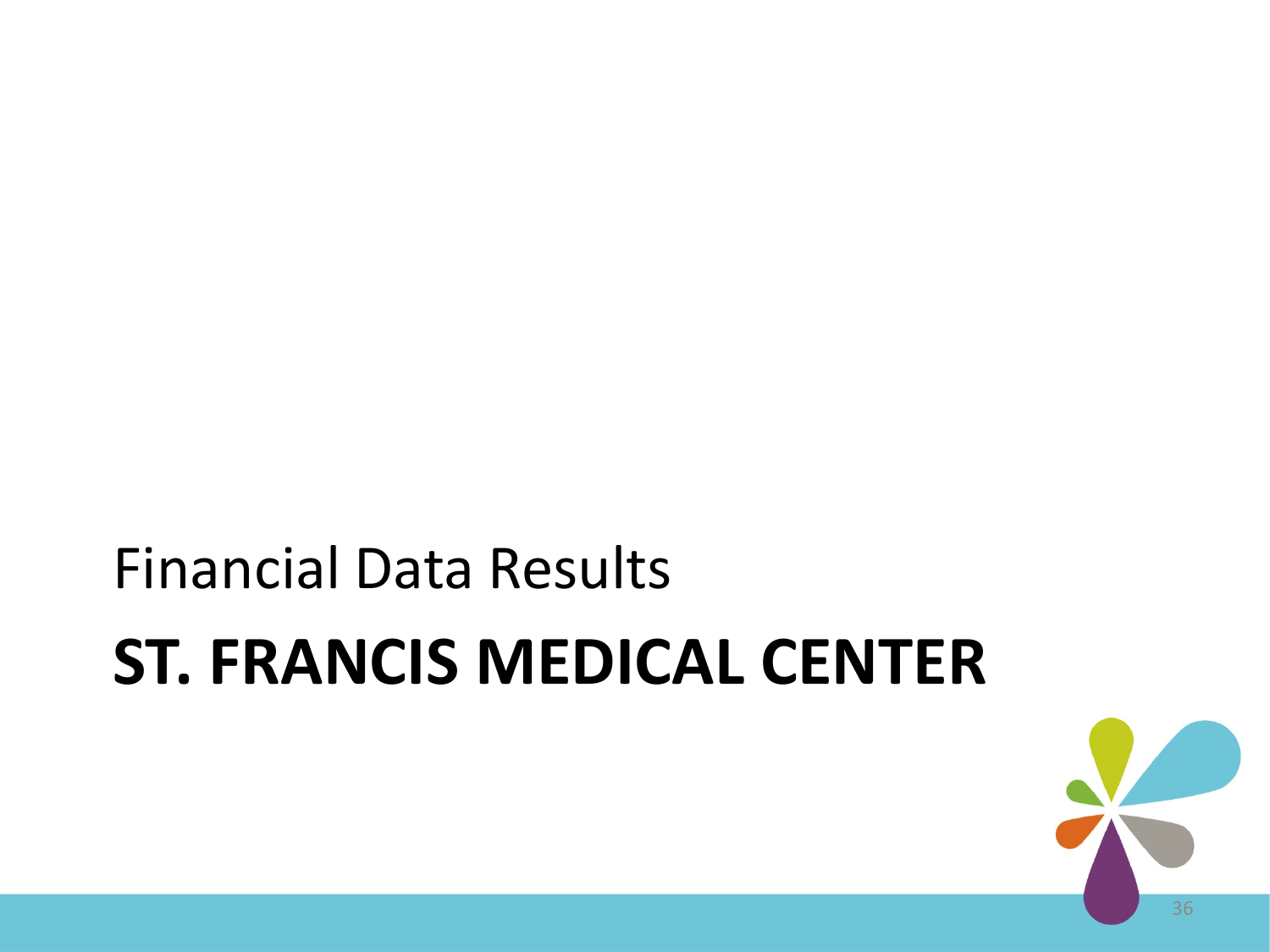# SFMC: Financial Data

#### **SFMC Burger Average Weekly Profit by Phase**

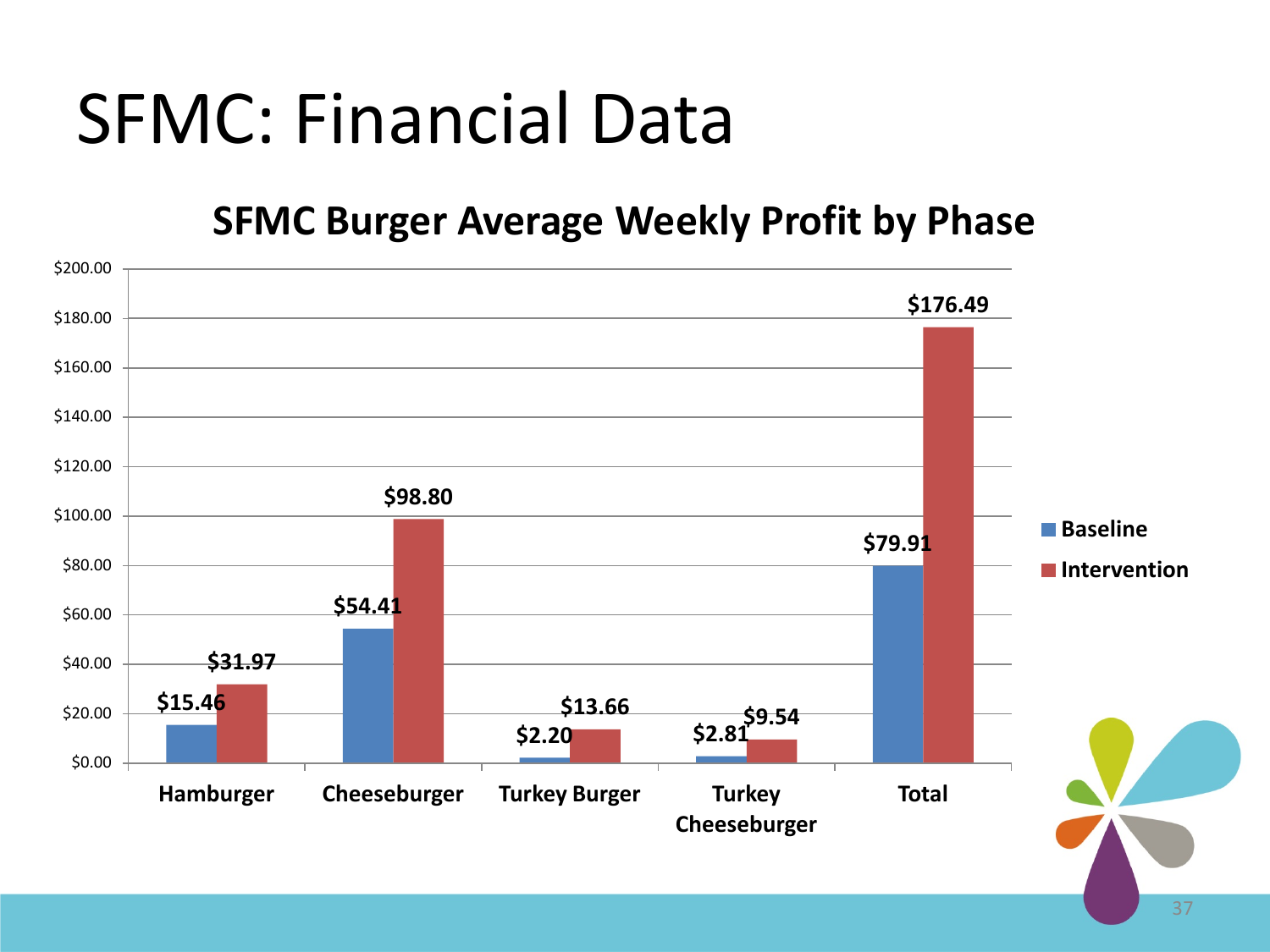## SFMC: Financial Data

#### **SFMC Monthly Average Cafeteria Revenue**

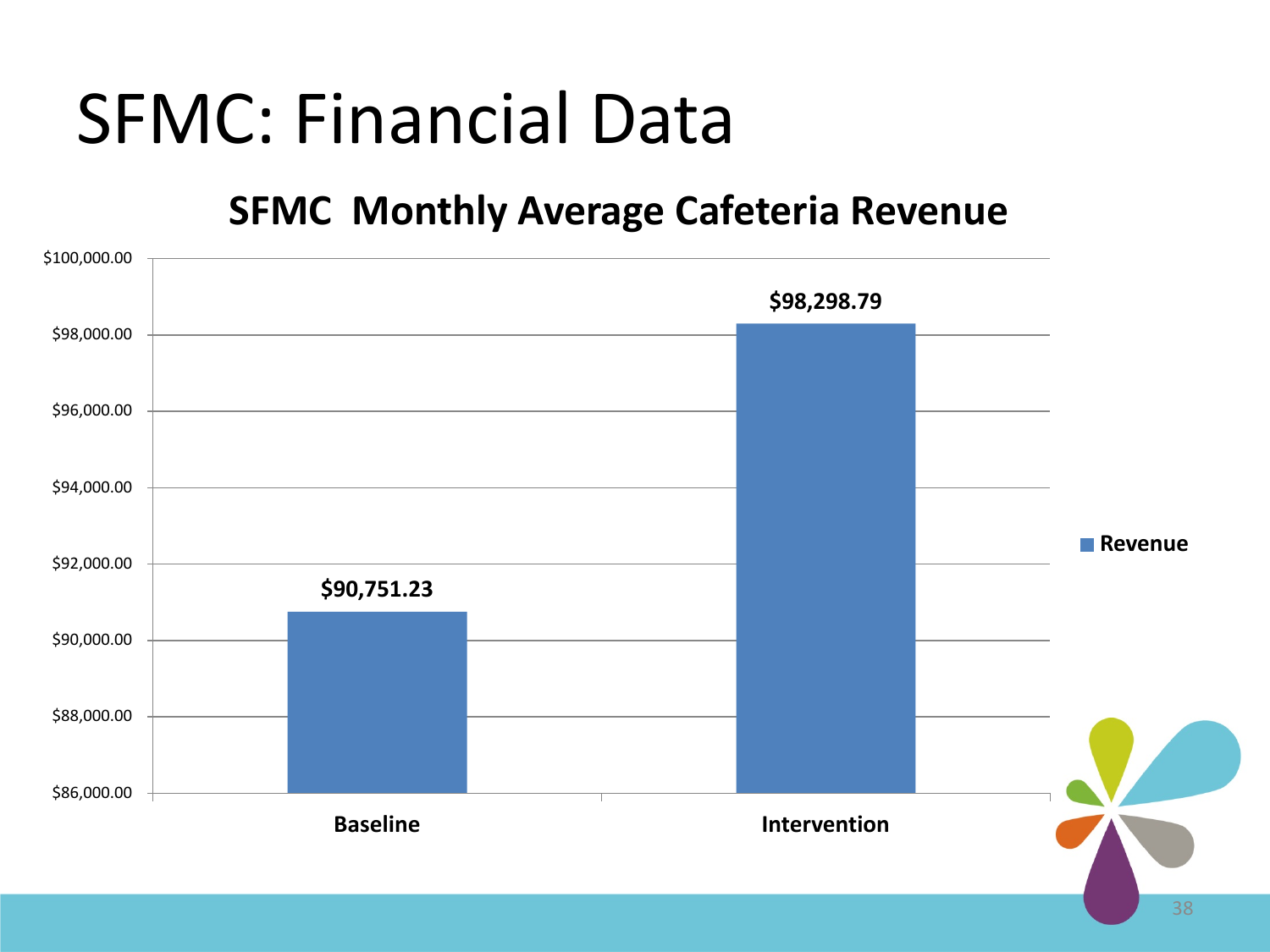# Overall BB Results Summary

- \* Goal: Promote delicious, affordable, and healthy foods in both cafeterias.
	- Increase purchases of healthy foods **YES**
	- Decrease purchases of traditional foods **YES**
	- Stay revenue-neutral **YES**

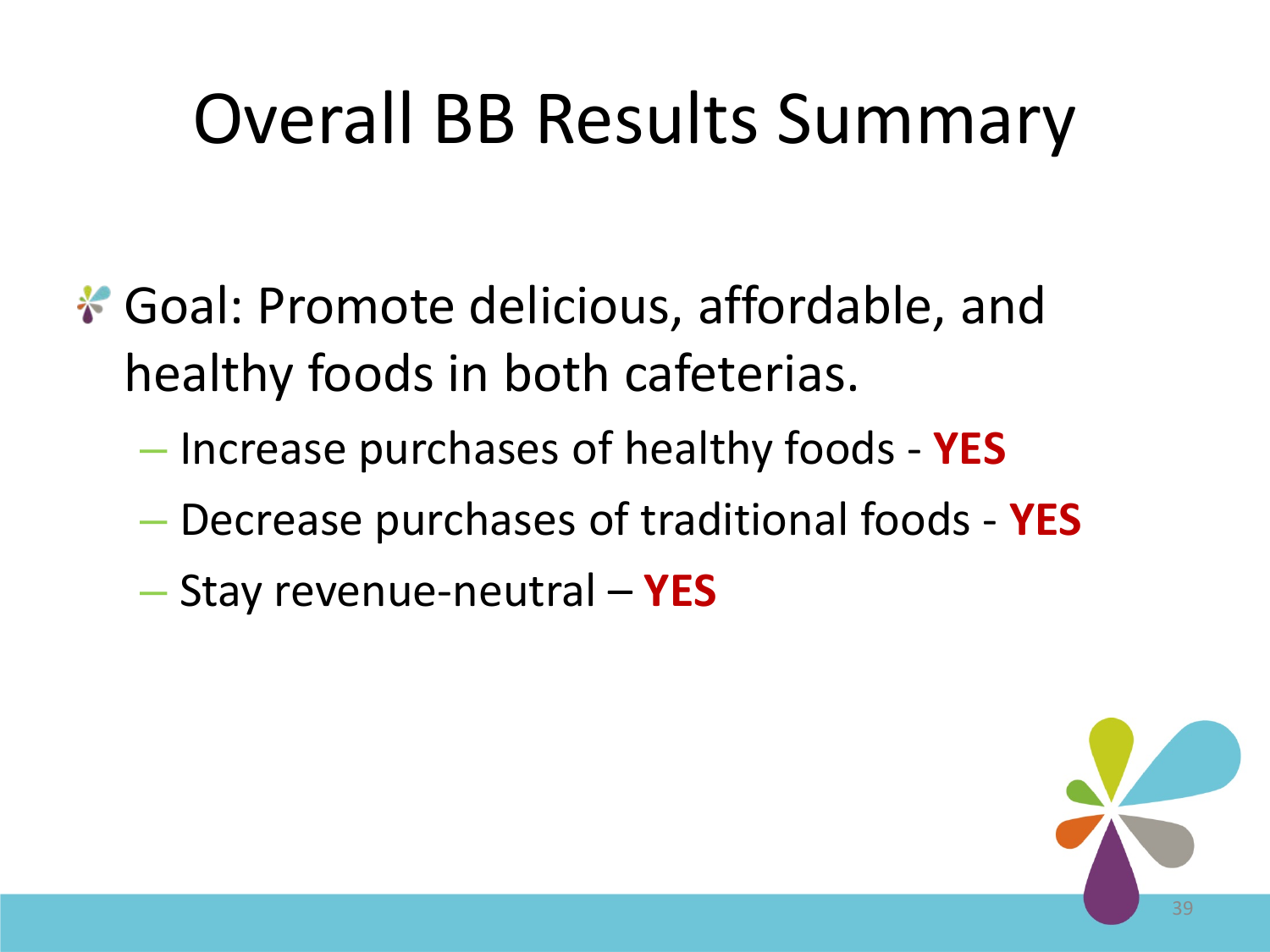

### *Next Webinar* **- April 16, 2015 9:30-10:30**

**Topic: Promoting Healthy Beverages and Reducing the Consumption of Sugar-sweetened Beverages**

**Presenters:**

**Members of the Metro Denver Partners for Healthy Beverage Consumption Location:**

> **Colorado Dept of Public Health & Environment (CDPHE) 4300 Cherry Creek Drive South Denver, CO 80246 Building A – first floor - DOC**